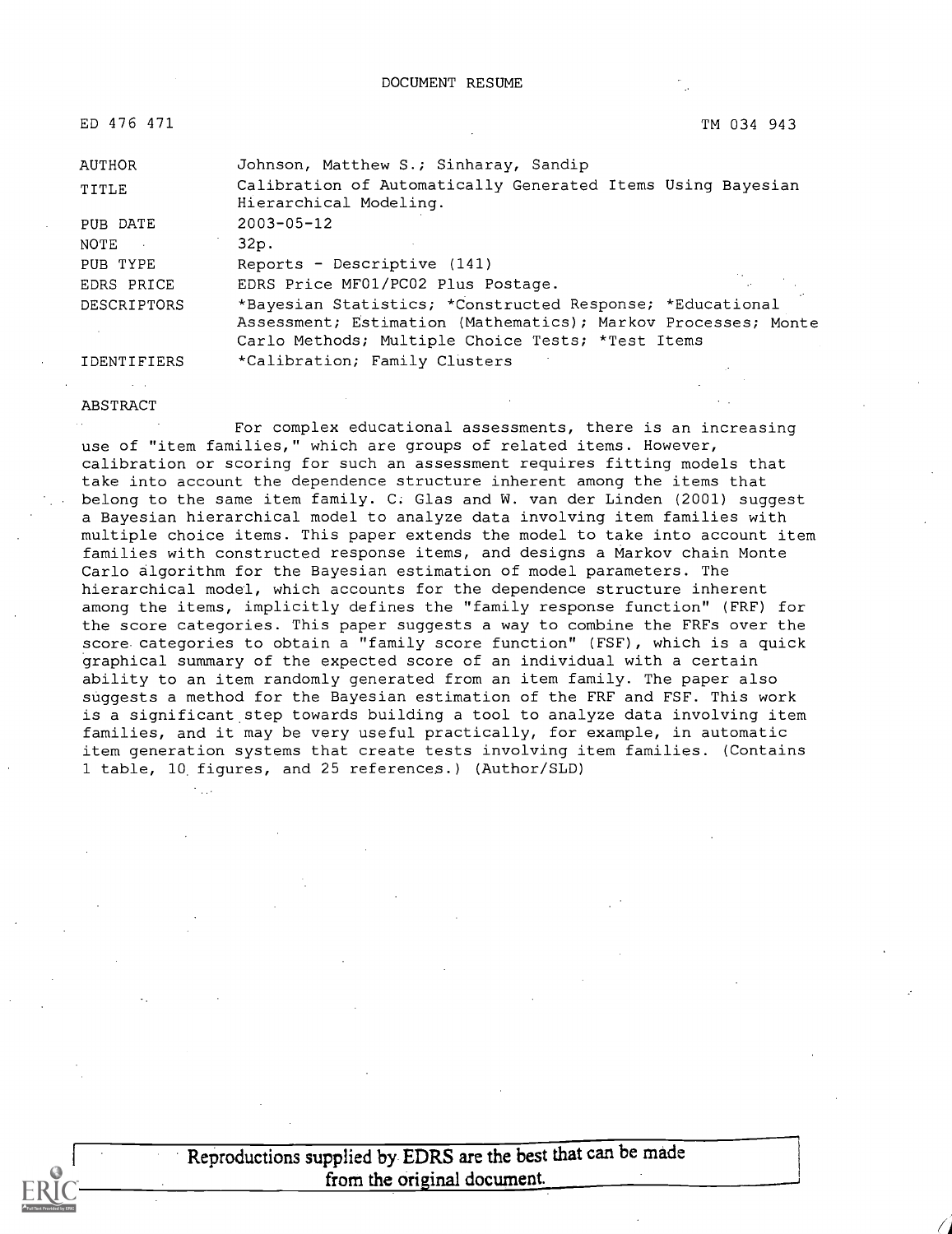U.S. DEPARTMENT OF EDUCATION<br>
Office of Educational Research and Improvement<br>
EDUCATIONAL RESOURCES INFORMATION CENTER (ERIC)<br>
This document has been reproduced as<br>
received from the person or organization

originating it. Minor changes have been made to improve reproduction quality.

Points of view or opinions stated in this document do not necessarily represent official OERI position or policy.

PERMISSION TO REPRODUCE AND DISSEMINATE THIS MATERIAL HAS BEEN GRANTED BY

S. Sinharay

1 TO THE EDUCATIONAL RESOURCES INFORMATION CENTER (ERIC)



# Calibration of Automatically Generated Items Using Bayesian Hierarchical Modeling

Matthew S. Johnson Department of Statistics Baurch College 55 Lexington Avenue New York, NY 10010

Sandip Sinharay Center for Statistical Theory and Practice Educational Testing Service Rosedale Road; MS 12-T Princeton, NJ 08541

May 12, 2003

Note: Any opinions expressed in this publication are those of the authors and not necessarily of Educational Testing Service Unpublished work ©[2003] by Educational Testing Service

# BEST COPY AVAILABLE



 $\mathcal{Z}$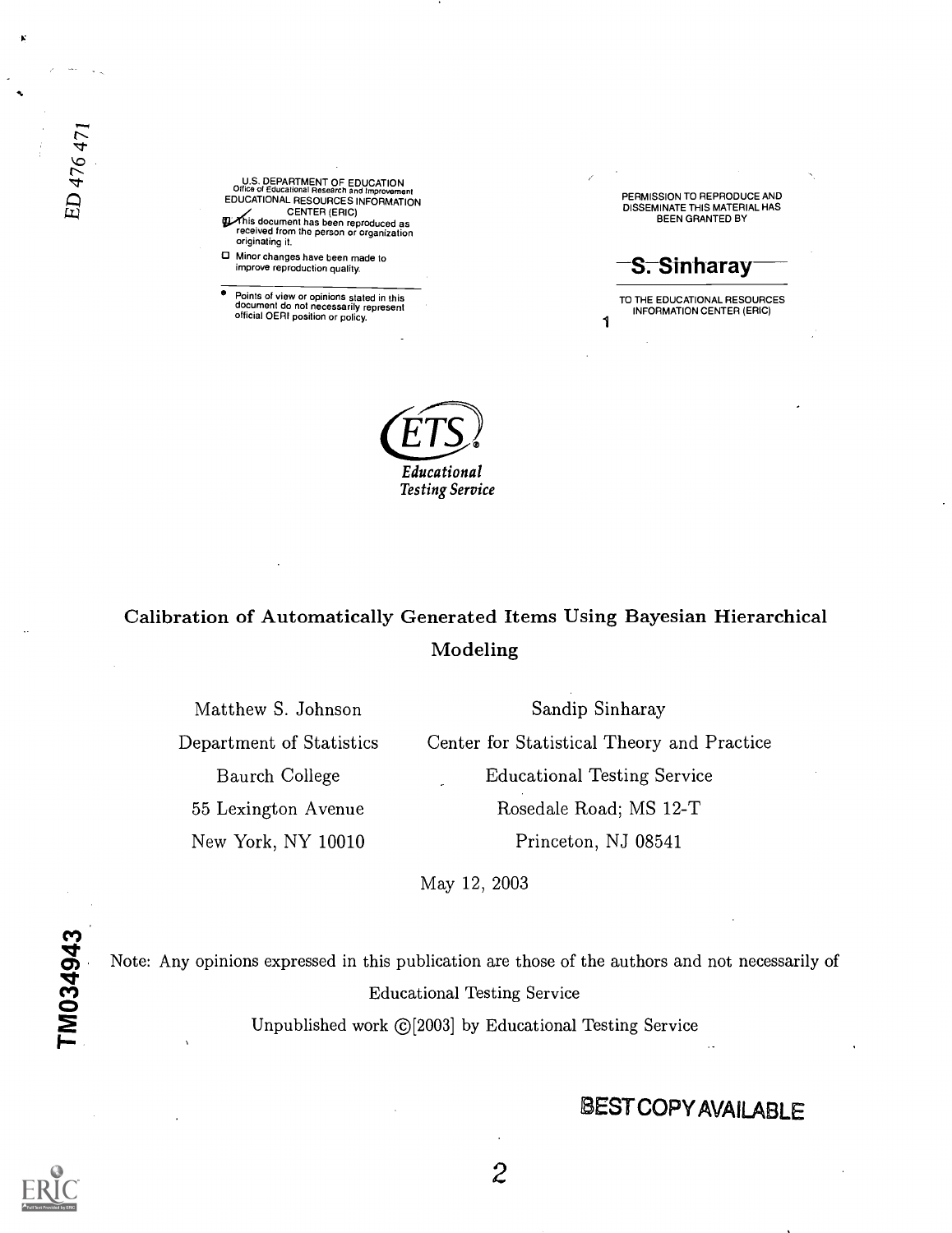#### Abstract

4

For complex educational assessments, there is an increasing use of *item families*, which are groups of related items. However, calibration or scoring for such an assessment requires fitting models that take into account the dependence structure inherent among the items that belong to the same item family. Glas and van der Linden (2001) suggest a Bayesian hierarchical model to analyze data involving item families with multiple choice items. This paper extends the model to take into account item families with constructed response items, and designs a Markov chain Monte Carlo (MCMC) algorithm for the Bayesian estimation of the model parameters. The hierarchical model, which accounts for the dependence structure inherent among the items, implicitly defines the family response function (FRF) for the score categories. This paper suggests a way to combine the FRFs over the score categories to obtain a *family score function* (FSF), which is a quick graphical summary of the expected score of an individual with a certain ability to an item randomly generated from an item family. This paper also suggests a method for the Bayesian estimation of the FRF and FSF. This work is a significant step towards building a tool to analyze data involving item families and may be very useful practically, for example, in automatic item generation systems that create tests involving item families.

Key words: Hierarchical model; Markov chain Monte Carlo; Automatic item generation;; Family response function; Family score function; Item score function



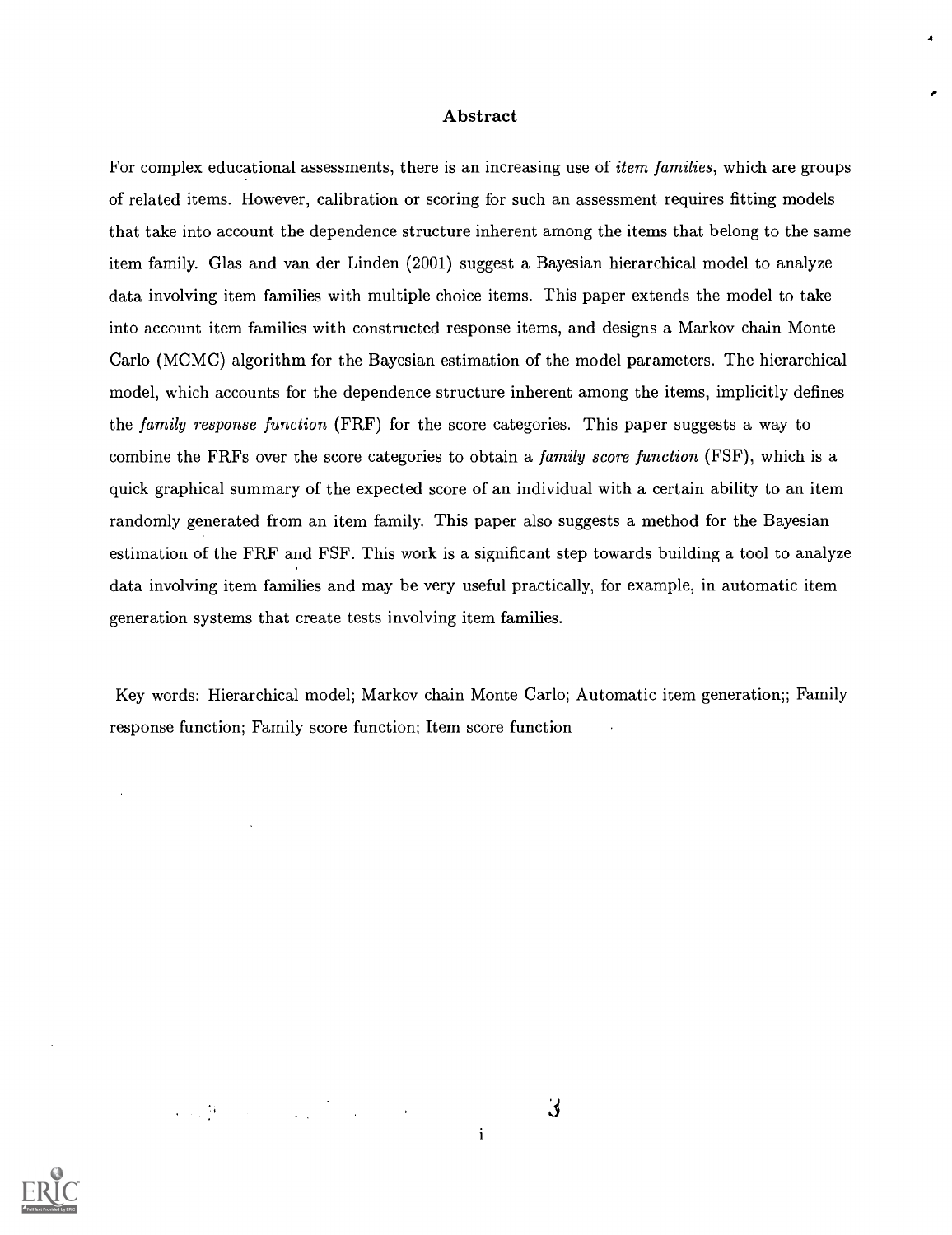### Acknowledgements

The research was supported by Educational Testing Service Research Allocation project 884.12. The authors thank Andreas Oranje, Isaac Bejar, Randy Bennett, Paul Holland, and Shelby Haberman for their helpful comments about the work.

In addition, the authors gratefully acknowledge the National Center for Education Statistics for allowing access to the NAEP MathOnline data.



 $\bar{t}$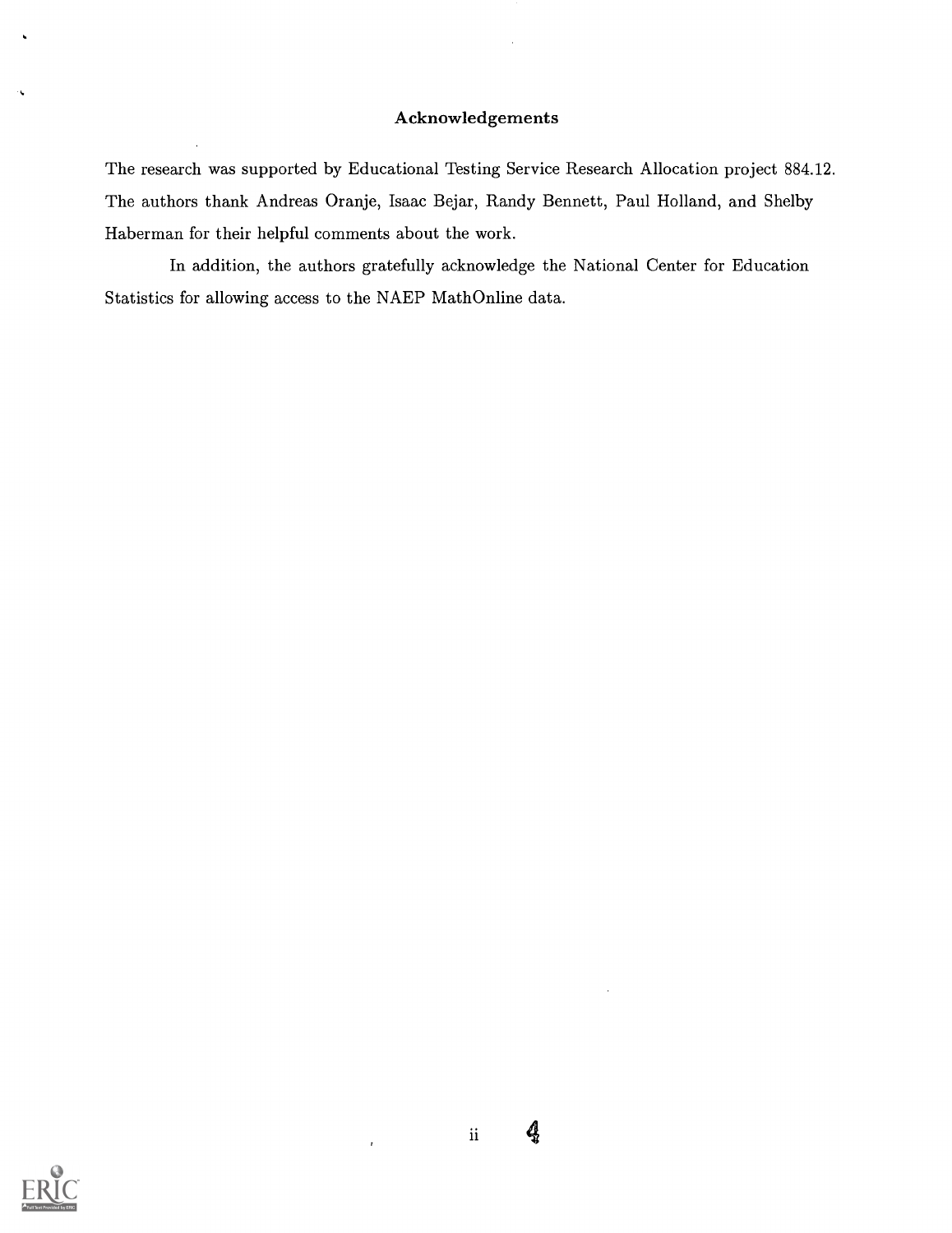#### 1. Introduction

The operation of large-scale high-stakes testing programs demands a large pool of high-quality items from which items can be sampled. Large pools are especially important for assessment programs that offer flexible assessment times such as the Graduate Records Examination (GRE), where concerns over item exposure and potential disclosure are the greatest. While efforts to populate item pools are laborious for pools consisting entirely of multiple choice items, the same efforts for complex constructed response tasks are even more challenging. In response to the effort, expense, and occasionally inconsistent item quality associated with traditional item production there is an increasing interest in using item models to guide production of items, automatically or manually, with similar conceptual and statistical properties. Irvine and Kyllonen (2002) surveys some current areas of investigation for item modeling and generation. Items produced from a single item model, whether by automatic item generation (AIG) systems or by rigorous manual procedures, are related to one another through the common generating model, and therefore constitute a family of related items.

Naturally, it is necessary and beneficial to use calibration models that account for the dependence structure among the items from the same item family. The works by Janssen, Tuerlinckx, Meulders, and De Boeck (2000) and Wright (2002) are initial attempts at building such models. Glas and van der Linden (2001) suggest one such model for multiple choice items that is more general. The model assumes the item parameters of a three-parameter logistic model  $(3PL; Lord, 1980)$  to be normally distributed—the mean vector and the variance matrix of the normal distribution depend on the item model from which the item is generated.

Glas and van der Linden's model has some similarity to the testlet model of Bradlow, Wainer, and Wang (1999). Both models describe an extra level of dependence in the observed assessment data. However the testlet model describes the extra "local" dependence between a single examinee's item responses within a testlet, whereas the item family model explains the dependence between all examinees' responses to the same single member from an item family.

Glas and van der Linden's model has the limitation that it cannot take into account families with constructed response items. This paper generalizes Glas and van der Linden's model to take into account item families with constructed response items. Further, this work designs a method to estimate the joint posterior distribution of the model parameters using the Markov



1

Ç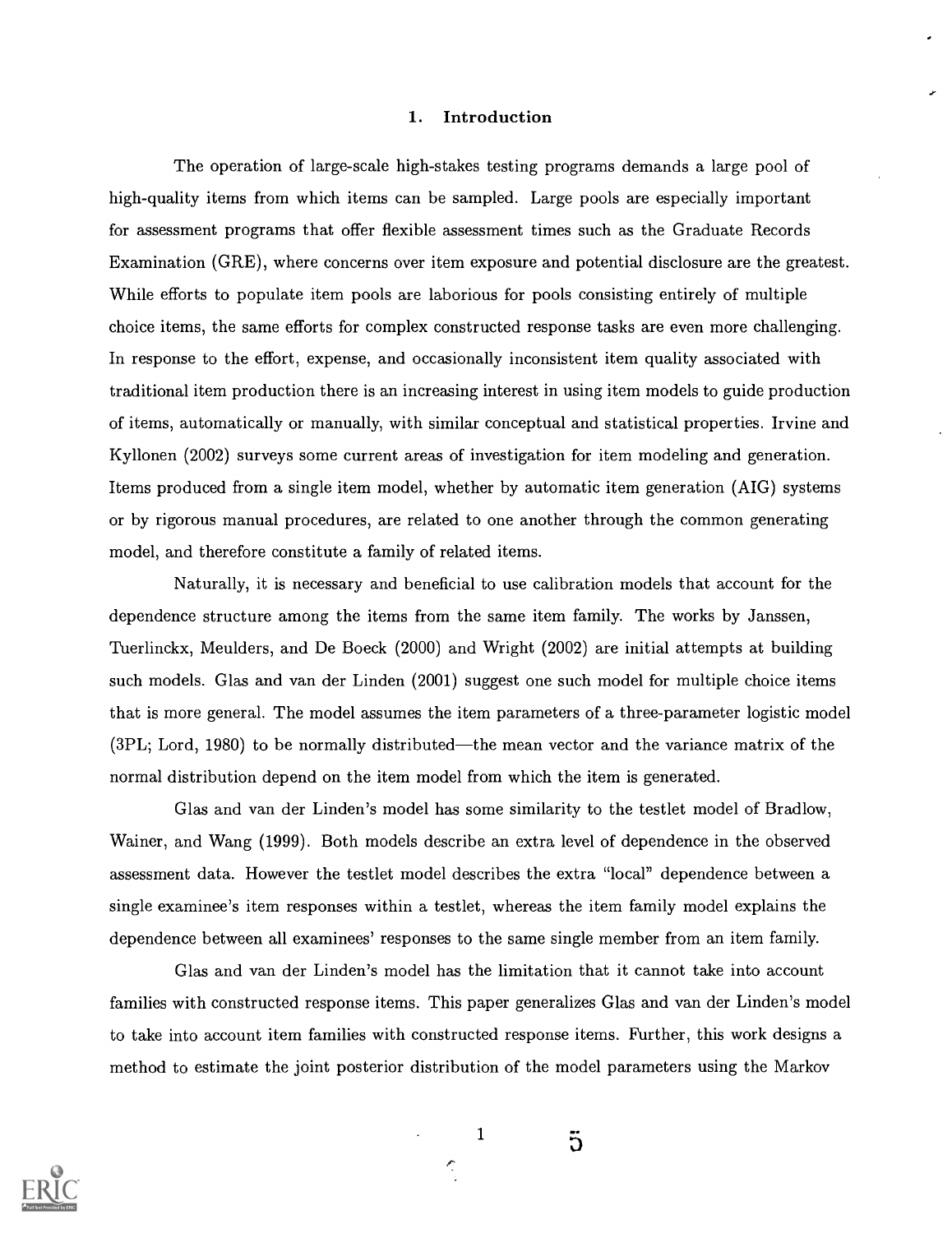chain Monte Carlo (MCMC; Gilks, Richardson, & Spiegelhalter, 1996) algorithm.

The hierarchical model implies a *family response function* (FRF) for each category for an item family. The FRF for category  $k$  for an item family gives the probability that an individual with a given ability will score  $k$  on an item randomly generated from the item family. The idea is similar to that behind the family expected response function defined by Sinharay, Johnson, and Williamson (2003) who deal with families with dichotomous items. This paper suggests a way to combine the FRFs over the score categories to obtain a family score function (FSF), which is a quick graphical summary of the expected score of an individual with a given ability to an item randomly generated from an item family. This work also suggests a way to compute estimates of the FRF and FSF and an approximate prediction interval around them using the Monte Carlo method and the output of the MCMC algorithm. The paper examines the performance of the hierarchical model using both simulated data and real data examples .

The next section provides a broad overview of the existing techniques for the analysis of data involving item family. Section 3 describes in detail one such model—the model generalizes Glas and van der Linden's hierarchical model to account for constructed response item family data as well. Section 4 discusses estimation of the model parameters and the family expected response functions using the Markov chain Monte Carlo (MCMC) algorithm. Section 5 reports the results from a simulation study. Section <sup>6</sup> discusses the application of the model to a data set from the National Assessment of Educational Progress (NAEP). Finally, the paper concludes with a summary of the findings and thoughts on possible future directions.

#### 2. Models for item families

There are three approaches for modeling data involving item families. The models all build from standard item response theory (IRT) models for dichotomous and polytomous data. This paper uses the three-parameter logistic model (3PL; Birnbaum 1968) to describe the response behavior of examinees to multiple choice items, and the generalized partial credit model (GPCM; Muraki 1992) to describe the response behavior of examinees to constructed response items.

The 3PL model assumes that the probability an individual with ability  $\theta_i$  correctly responds to item  $j$  is defined by the following equation

$$
P_{j1}(\theta) = P(X_{ij} = 1 | \theta_i, a_j, \beta_j, c_j) = c_j + \frac{1 - c_j}{1 + \exp\{a_j(\beta_j - \theta)\}}.
$$
\n(1)



2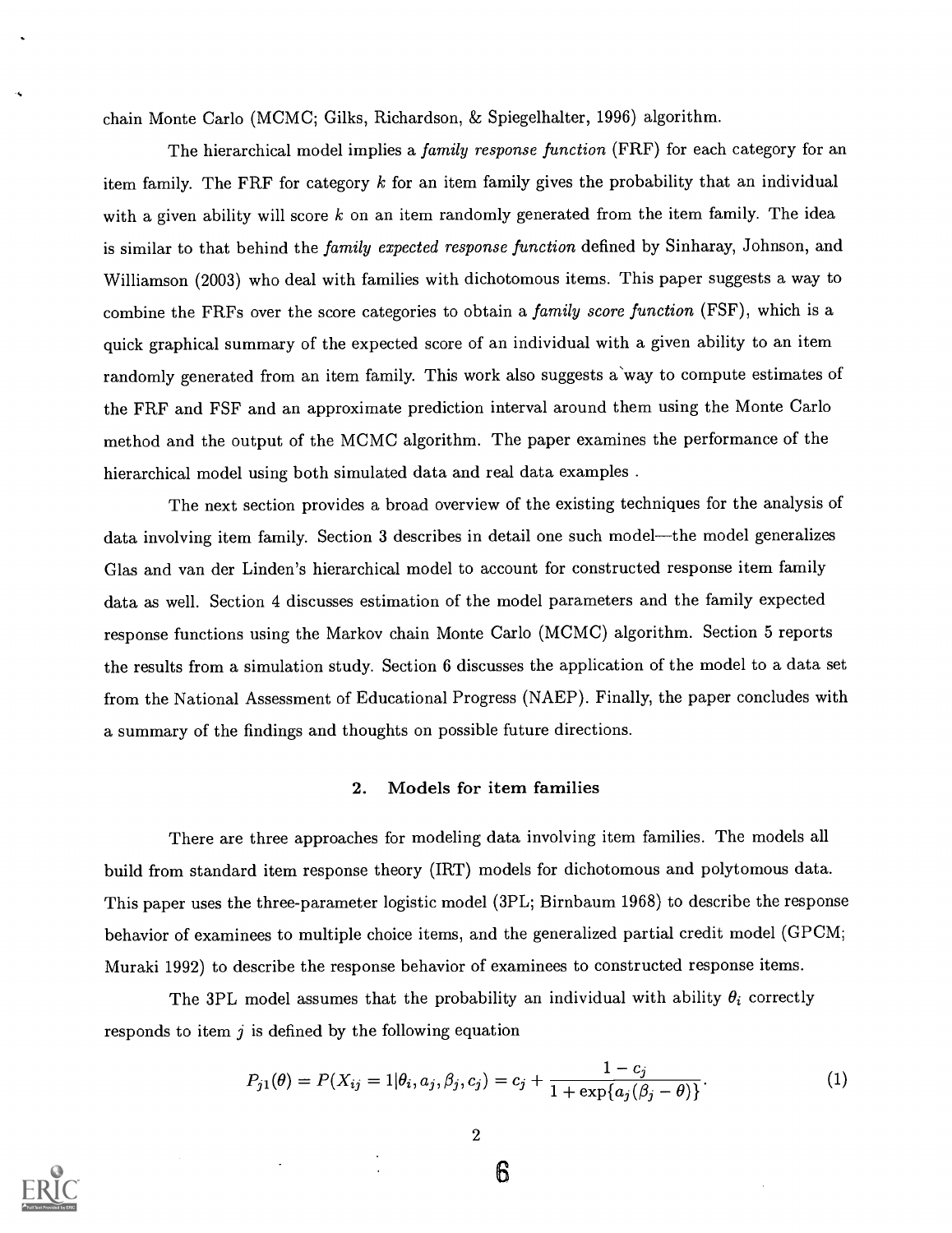The parameter  $c_j$  is called the asymptote,  $a_j$  is the item's discrimination, and  $\beta_j$  is the difficulty of the item.  $P_{j0}(\theta) = 1 - P_{j1}(\theta)$  is the probability that an examinee with ability  $\theta_i$  incorrectly responds to item  $j$ .

The GPCM assumes that the adjacent category logits are linear in the examinee's proficiency  $\theta_i$ . Mathematically the GPCM probabilities for an item with K score categories  $(0,1,\ldots,K-1)$  are defined by the following:

$$
P_{jk}(\theta_i) \equiv P(X_{ij} = k | \theta_i, a_j, \beta_j, \delta_{j0}, \delta_{j1}, \dots \delta_{j\overline{K-1}})
$$
  

$$
= \frac{\exp\{ka_j(\theta_i - \beta_j) - a_j \sum_{\ell=0}^k \delta_{j\ell}\}}{\sum_{k=0}^{K-1} \exp\{ka_j(\theta_i - \beta_j) - a_j \sum_{\ell=0}^k \delta_{j\ell}\}}
$$
(2)

for  $k = 0, 1, ..., K - 1$ , where  $a_j$  is the item discrimination,  $\beta_j$  is the overall difficulty for the item and  $\delta_{jk}$  is the k-th item-category step parameter. To ensure identifiability, set  $\delta_{j0} = 0$ and  $\sum_{\ell=0}^{K-1} \delta_{j\ell} = 0$ , which results in the need of estimating only  $(K-2)$  parameters out of  $\delta_{j1}, \delta_{j2}, \ldots \delta_{j\overline{K-1}}$  to fit the GPCM. Note that the two-parameter logistic model (2PL; Birnbaum, 1968) is a special case of this model with  $K=2$  and no  $\delta$ -parameter.

#### Unrelated Siblings Model

The gold standard approach for modeling item response functions is to assume that each item is independent of all other items, regardless of whether they are siblings or not. We call this approach the Unrelated Siblings Model (USM). The USM assumes that  $X_{ij}$ , examinee i's score to item  $j$ , follows a multinomial or binomial distribution with probabilities defined by the generalized partial credit model in (2) for constructed response items and probabilities defined by the three-parameter logistic model in (1) for multiple choice items. The USM makes no other assumption about the item parameters.

Although standard IRT software can fit the USM, the model has the disadvantage that each item has to be individually calibrated. In addition, this approach ignores the relationship between siblings in an item family and hence will provide standard errors of item parameters that are too large, and will require larger sample sizes for acceptable calibration precision.

#### Identical Siblings Model

Hombo and Dresher (2001) study the results of a model that assumes the same item response function for all items in the same item family. We call this approach the *Identical Siblings* 

3

 $\overline{7}$ 



 $\mathbf{P}$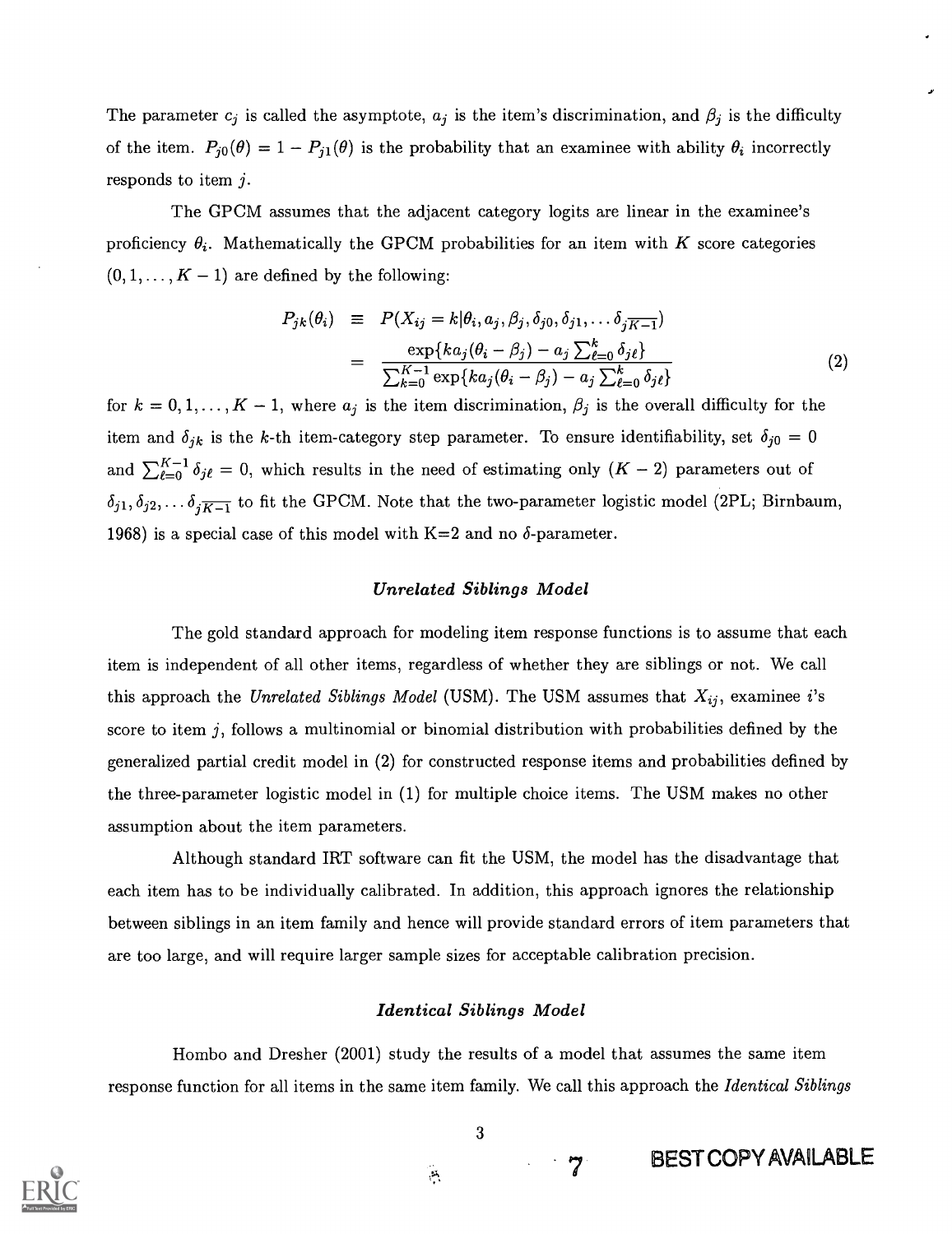Model (ISM). This model assumes the item parameters of the 3PL and GPCM remain constant for all items in the family (e.g.  $\beta_j = \beta_{\mathcal{I}(j)}$ ). While this model can also be fit by standard software like PARSCALE (Muraki and Bock, 1997) or BILOG (Mislevy and Bock, 1982), it has the limitation that it ignores any variation between siblings and hence, in the face of such variations, provides incorrect estimates of the item parameters, and examinee scores.

#### Related Siblings Model

One way to overcome the limitations of the above-mentioned two methods is to apply the Related Siblings Model (RSM), a hierarchical model that assumes a separate item response function for each item, but relates siblings within a family using a hierarchical component (Glas and van der Linden 2001). The method uses a mixing distribution to describe the relationship between items within the same item family, in much the same way that the mixing distribution on the student parameter  $\theta$  in an IRT model is used to describe the dependence between item responses from the same examinee.

One important point to note here is that the ISM and USM are limiting cases of the RSM. If the mixing distribution approaches to a point mass (or the variances of the mixing distribution go to 0), then the RSM approaches in the limit to the ISM. On the other hand, if the mixing distribution approaches to the Lebesgue measure (or the variances of the mixing distribution go to  $\infty$ ), then the RSM approaches in the limit to the USM (Sinharay, Johnson, & Williamson, 2003).

While the advantage of the RSM is that it properly accounts for the variability among the items for the same item model, it has the disadvantage that there is no standard software for fitting this model. We use our own C++ program to fit the RSM in this work.

Janssen, Tuerlinckx, Meulders, and De Boeck (2000) and Wright (2002) provide examples of such models. Glas and van der Linden (2001) suggest one such model for multiple choice items that is more general; the model starts from a three-parameter logistic model (3PL; Lord, 1980) and uses a normal mixing distribution to relate the item parameters belonging to the same family. The mean vector and the variance matrix of the normal mixing distribution depend on the item family from which the item is generated.

All the above-mentioned models have the limitation that they cannot take into account families with constructed response items. The next section discusses an example of an RSM



4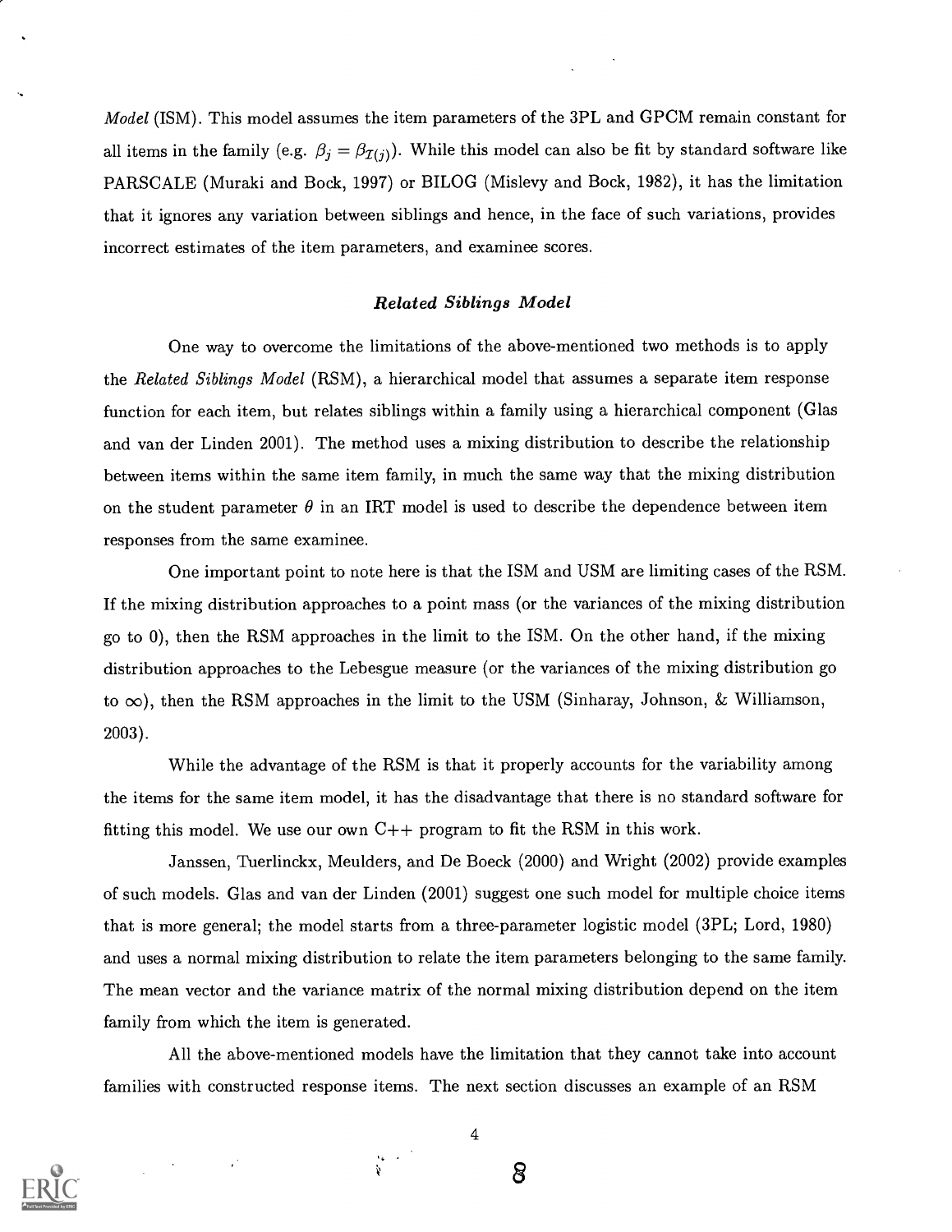that encompasses constructed response items as well. The model is an extension of the model by Glas and van der Linden (2001), is a Bayesian hierarchical model, and uses a normal mixing distribution to relate siblings.

#### 3. An RSM for Constructed Response Item Families

Suppose there are J items denoted by  $j = 1, 2, \ldots J$  in a test, and that the j-th item is scored on a scale from 0 to  $(K_j - 1)$ . Consider that the test is given to N examinees. Let  $\mathcal{I}(j)$  be the item family of which item  $j$  is a member. Items  $j$  and  $k$  are siblings if they are members of the same item family, i.e., if  $\mathcal{I}(j) = \mathcal{I}(k)$ .

We model multiple choice (MC) items using the 3PL model defined in (1) and constructed response (CR) items using the GPCM defined in (2). To be able to use a normal mixing distribution on the item parameters, we apply the transformations  $\alpha_j = \log\{a_j\}$  and  $\gamma_j = \log \left\{\frac{c_j}{1-c_j}\right\}$ . Assuming normality of  $\alpha_j$  and  $\gamma_j$ , both of which range from  $-\infty$  to  $\infty$  (whereas  $a_j$  ranges from 0 to  $\infty$  and  $c_j$  ranges from 0 to 1) is quite reasonable. Recall that fitting a 3PL model requires estimating  $a_j$ ,  $\beta_j$ , and  $c_j$  for each item while fitting a GPCM requires estimating  $a_j, \beta_j$ , and any  $(K_j - 2)$  out of  $\delta_{j1}, \delta_{j2}, \ldots \delta_{j\overline{K_j-1}}$ . Let

$$
\boldsymbol{\eta}_j = \begin{cases} (\alpha_j, \beta_j, \gamma_j)^t & \text{if item } j \text{ is an MC item} \\ (\alpha_j, \beta_j, \delta_{j1}, \delta_{j2}, \ldots \delta_{j\overline{K_j-2}})' & \text{if item } j \text{ is a CR item} \end{cases}
$$
(3)

be the item parameter vector for item  $j$ . Then the hierarchical model defining the likelihood of the related siblings model is

$$
\left\{\n\begin{aligned}\nX_{ij} &\sim \text{Multinomial}(1; P_{j0}(\theta_i), \dots, P_{j\overline{K_j-1}}(\theta_i)) \\
\theta_i &\sim \mathcal{N}(\mu, \sigma^2) \\
\eta_j &\sim \mathcal{N}(\lambda_{\mathcal{I}(j)}, \boldsymbol{T}_{\mathcal{I}(j)})\n\end{aligned}\n\right\}
$$
\n
$$
(4)
$$

where the probabilities  $P_{j0}, \ldots, P_{jK_j-1}$  are defined in (1) or (2) depending on whether the item is an MC or CR item,

$$
\lambda_{\mathcal{I}(j)} = \begin{cases}\n(\lambda_{a\mathcal{I}(j)}, \lambda_{b\mathcal{I}(j)}, \lambda_{g\mathcal{I}(j)})' & \text{if item } j \text{ is an MC item} \\
(\lambda_{a\mathcal{I}(j)}, \lambda_{b\mathcal{I}(j)}, \lambda_{d_1\mathcal{I}(j)}, \lambda_{d_2\mathcal{I}(j)}, \ldots, \lambda_{d_{\overline{K_j - 2}}\mathcal{I}(j)})' & \text{if item } j \text{ is a CR item}\n\end{cases}
$$
\n(5)

is the mean item parameter vector for family  $\mathcal{I}(j)$ , and  $T_{\mathcal{I}(j)}$  is the within-family item parameter covariance matrix for family  $\mathcal{I}(j)$ . We will call the  $\lambda_a$ s as the family discrimination parameters,



5

9 BEST COPY AVAILABLE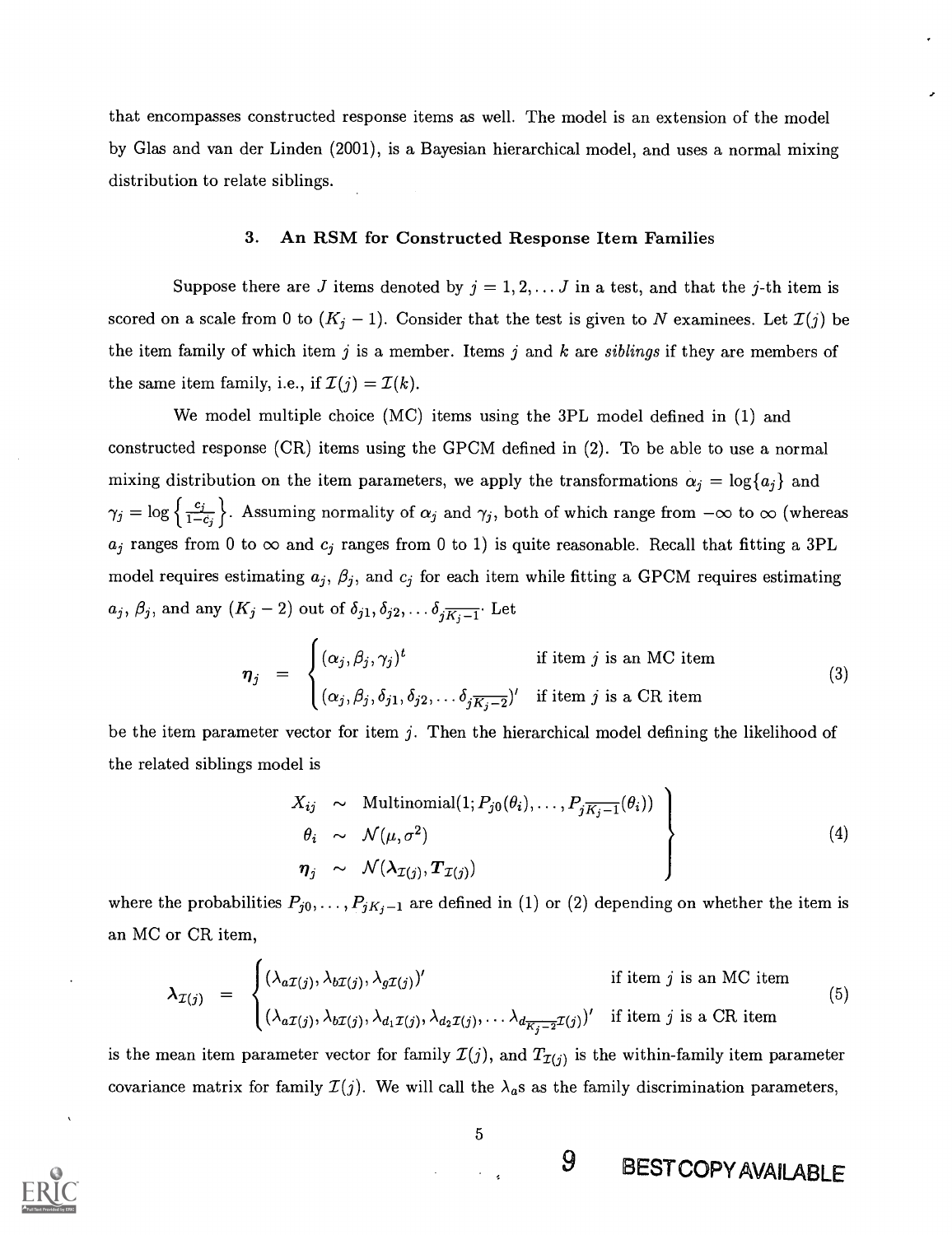and the  $\lambda_b$ s as the family difficulty parameter. To fix the origin and scale (ensure identifiability), let  $\mu = 0$  and  $\sigma^2 = 1$  (an alternative method would be to force sum-to-zero constraints on the first and second components of the item family mean parameter vectors  $\lambda_{\mathcal{I}(j)}$ . Note that expectations are not invariant under transformations  $(E[a_j] \neq E[e^{\alpha_j}])$ . However, because the transformation is monotone increasing, the quantiles (including the median) are invariant under the transformation.

A fully Bayesian formulation of the model requires the specification of prior distributions for the model parameters  $\lambda_{\mathcal{I}(j)}$  and  $T_{\mathcal{I}(j)}$ . We employ the use of conjugate prior distributions for these parameters as in Glas and van der Linden (2001). Assume independent multivariate normal prior distributions for the family mean item parameter vectors  $\lambda_{\mathcal{I}(i)}$ ,

$$
\lambda_{\mathcal{I}(j)} \sim \mathcal{N}\left(\mu_{\lambda}, V_{\lambda}\right) \tag{6}
$$

and independent inverse-Wishart prior distributions on the  $T_{\mathcal{I}(j)}$ 's,

$$
T_{\mathcal{I}(j)}^{-1} \sim \text{Wishart}(W_1, W_2). \tag{7}
$$

BESTCOPYAVAILABLE

The notation  $M \sim \text{Wishart}(W_1, W_2)$  implies that the density function of the  $p \times p$  matrix M is proportional to

$$
|M|^{(W_1-p-1)/2} \exp\left( - \frac{1}{2} \mathrm{tr}\left( W_2^{-1} M\right) \right) \cdot
$$

The prior in (7) implies that the prior mean of  $T_{\mathcal{I}(j)}^{-1}$  is  $W_1W_2$ , and that a priori there is information that is equivalent to  $W_1$  observations of the item parameter vector  $\eta_j$ . In most cases we suggest using a diagonal matrix for  $V_{\lambda}$ , the prior covariance matrix of the mean item parameter vectors; in the absence of prior information, the diagonal elements of the matrix should be large, e.g.,  $V_{\lambda} = 100I_K$ , where  $I_K$  is the  $K \times K$  identity matrix.

One situation where it is sensible to use an informative prior is when the item family is a multiple-choice family. In that situation, a good choice for a prior distribution would be one that places its mass around the point  $\mu_{\lambda} = (\mu_a, \mu_b, \text{logit}\{\frac{1}{\text{No. of choices}}\})^t$ . For example in the case where the item family has five choices we suggest using the prior mean  $\mu_g = \text{logit} \{0.2\} = -1.386$ , and  $\sigma_q = 0.1$ . Figure 1 contains the density function of the transformed random variable  $Y = \frac{1}{1+\exp(-\lambda_g)}$ , where  $\lambda_g \sim \mathcal{N}(-1.386, 0.1^2)$ . Note that the density is centered around  $0.2 = \frac{1}{\text{No. of choices}}$ , and has almost all of its mass in the interval (0.15, 0.25).

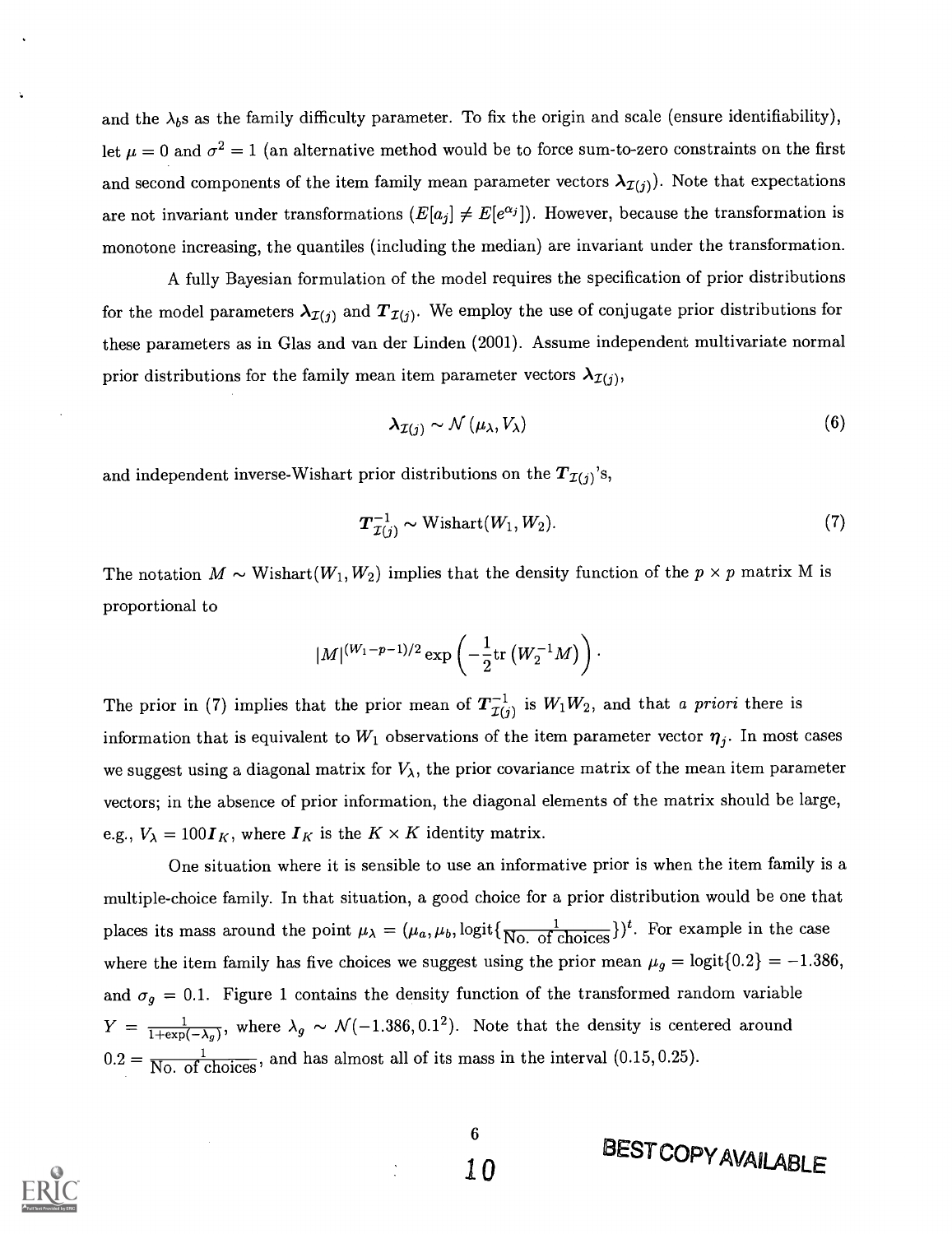Figure 1: Probability density function for the random variable  $Y = \frac{1}{1+\exp(-\lambda_g)}$ , where  $\lambda_g \sim \mathcal{N}(-1.386, 0.1^2).$ 



#### Family Response Function and Family Score Function

Note that by integrating the individual item parameter vectors  $\eta_j$  out of the item response functions  $P_j(\theta)$ , the RSM defines a new set of family response functions (FRF). Let  $P_k(\theta \mid \mathcal{I})$  denote family  $\mathcal{I}$ 's response function for category  $k, k = 0, 1, ..., K_{\mathcal{I}}-1$ . The family response function for category  $k$  is defined by

$$
P_k(\theta \mid \mathcal{I}) = \int_{\eta} P_k(\theta \mid \eta) d\Phi(\eta \mid \lambda_{\mathcal{I}}, T_{\mathcal{I}}), \quad k = 0, 1, \dots, K_{\mathcal{I}} - 1,
$$
 (8)

where  $\Phi(.|.,.)$  is the cumulative density function of the multivariate normal distribution and  $P_k(\theta | \eta)$  is the  $k^{th}$  category response function and is defined by (1) or (2) depending on whether the item is an MC item or CR item. The family response function  $P_k(\theta | \mathcal{I})$  defines the probability that an individual with proficiency  $\theta$  will score k on a randomly selected item from family  $\mathcal{I}$ . Sinharay, Johnson, and Williamson (2003), in the context of multiple choice items, call the posterior expected function of FRF as family expected response function (FERF).

Notice that an item family containing items with  $K$  score categories has the same number of FRF's. It is often desirable to examine a single function for each item family. Therefore, we define the family score function (FSF)  $m(\theta|\mathcal{I})$ , which describes the expected score on a randomly selected item from the *L*-th item family for an examinee with proficiency  $\theta$ , as

$$
m(\theta|\mathcal{I}) = \sum_{\ell=0}^{K_{\mathcal{I}}-1} \ell \times P_{\ell}(\theta|\mathcal{I}),
$$
\n(9)

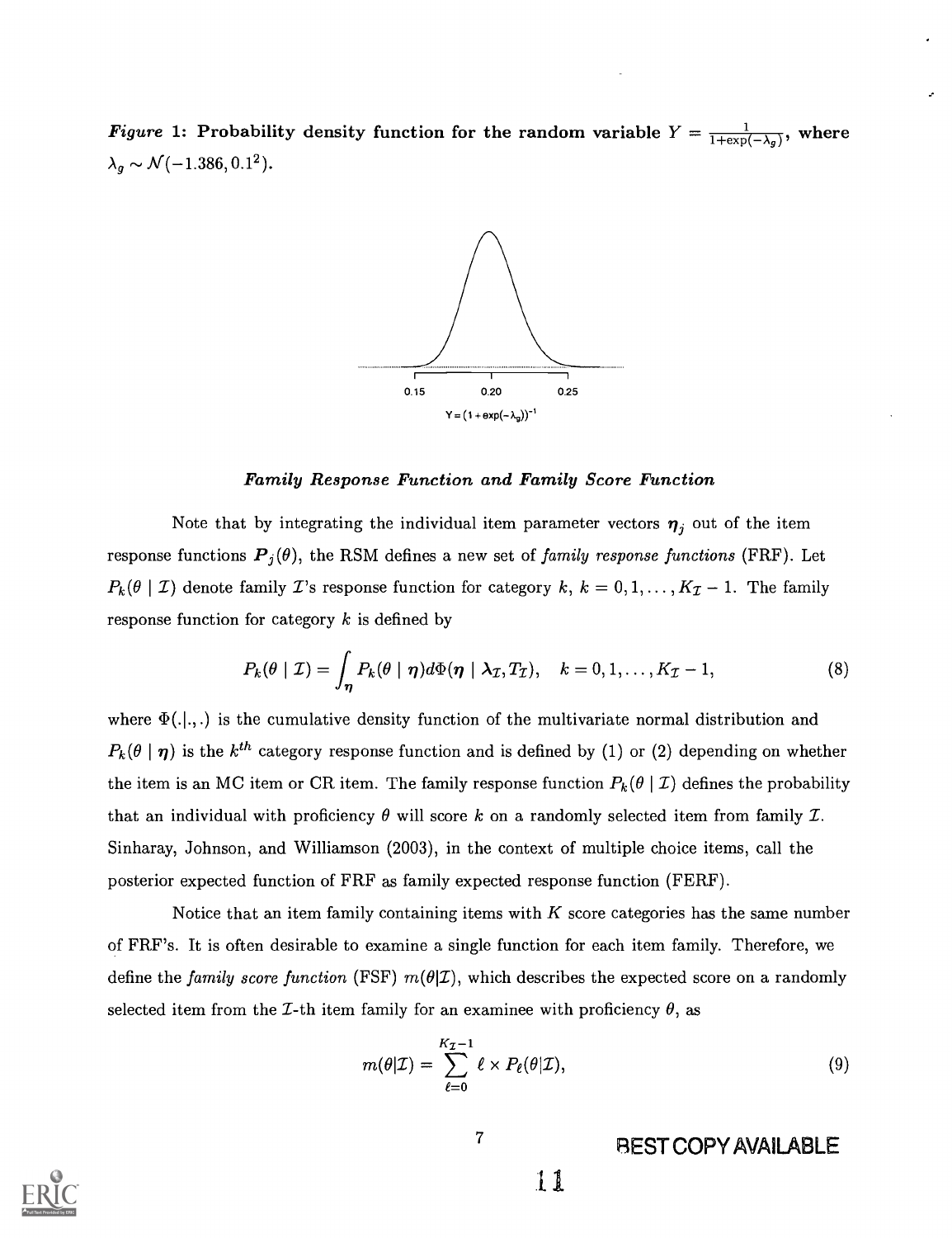where  $P_{\ell}(\theta|\mathcal{I})$  is defined in (8). A similar quantity exists for each individual item in each of the families. The *item score function* (ISF) for item  $j$ , defined as

$$
m_j(\theta) = \sum_{\ell=0}^{K_{\mathcal{I}}-1} \ell \times P_j \ell(\theta), \qquad (10)
$$

describes the expected score on item j of an individual with proficiency  $\theta$ , where  $P_{j\ell}(\theta)$ s are defined in (1) or (2) depending on whether the item is an MC item or CR item.

Note that for a dichotomous item, the FSF becomes  $P_1(\theta|\mathcal{I})$  and the ISF becomes  $P_{j1}(\theta)$ .

#### 4. Bayesian Estimation for the Related Siblings Model

Maximum likelihood estimation of the related siblings model requires the calculation of the joint likelihood function of the family parameters  $\lambda_{\mathcal{I}(j)}$ s and  $T_{\mathcal{I}(j)}$ s given the observed data. Consistent estimation of these parameters would require marginalizing the likelihood with respect to both the examinee parameters  $\theta$  and the individual item parameters  $\eta$ . The calculation of the family response function (FRF) in (8) demonstrated how the item parameters could be integrated out of the response function. Suppose  $\Lambda$  denotes the collection of all  $\lambda_{\mathcal{I}(j)}$ s, and  $T$  denotes the collection of all  $T_{\mathcal{I}(j)}$ s Now define the conditional likelihood of an examinee with proficiency  $\theta$ given the family parameters  $\lambda_{\mathcal{I}(j)}$ s and  $T_{\mathcal{I}(j)}$ s by taking the product over all item families

$$
L(\theta \mid \bm{X}, \bm{\Lambda}, \bm{T}) = \prod_{\mathcal{I}} P_{x_{\mathcal{I}}}(\theta \mid \mathcal{I}),
$$

where  $x_{\mathcal{I}}$  is the examinee's score to an item from family  $\mathcal{I}, X$  is the vector of the scores of the examinee to all items, and  $P_{x}(\theta \mid \mathcal{I})$  is define in (8).

It is not enough to simply integrate  $\theta$  out of the examinee likelihood and take the product of the resulting terms to define the likelihood for the item family parameters. Doing so would require that item 'responses from different individuals to the different members of an item family are independent, when in fact they should be considered related to one another. However, by integrating the individual item parameters  $(\alpha_j,\beta_j,\gamma_j)^t$  out of the true joint likelihood, the resulting model correctly accounts for the fact that responses of two individuals to different items from the same item family are correlated even when conditioning on the family parameter  $\lambda_{\mathcal{I}(i)}$ and  $T_{\mathcal{I}(j)}$ . Maximizing the correct likelihood for the related siblings model would be an extremely difficult task requiring complex numerical integration techniques.



8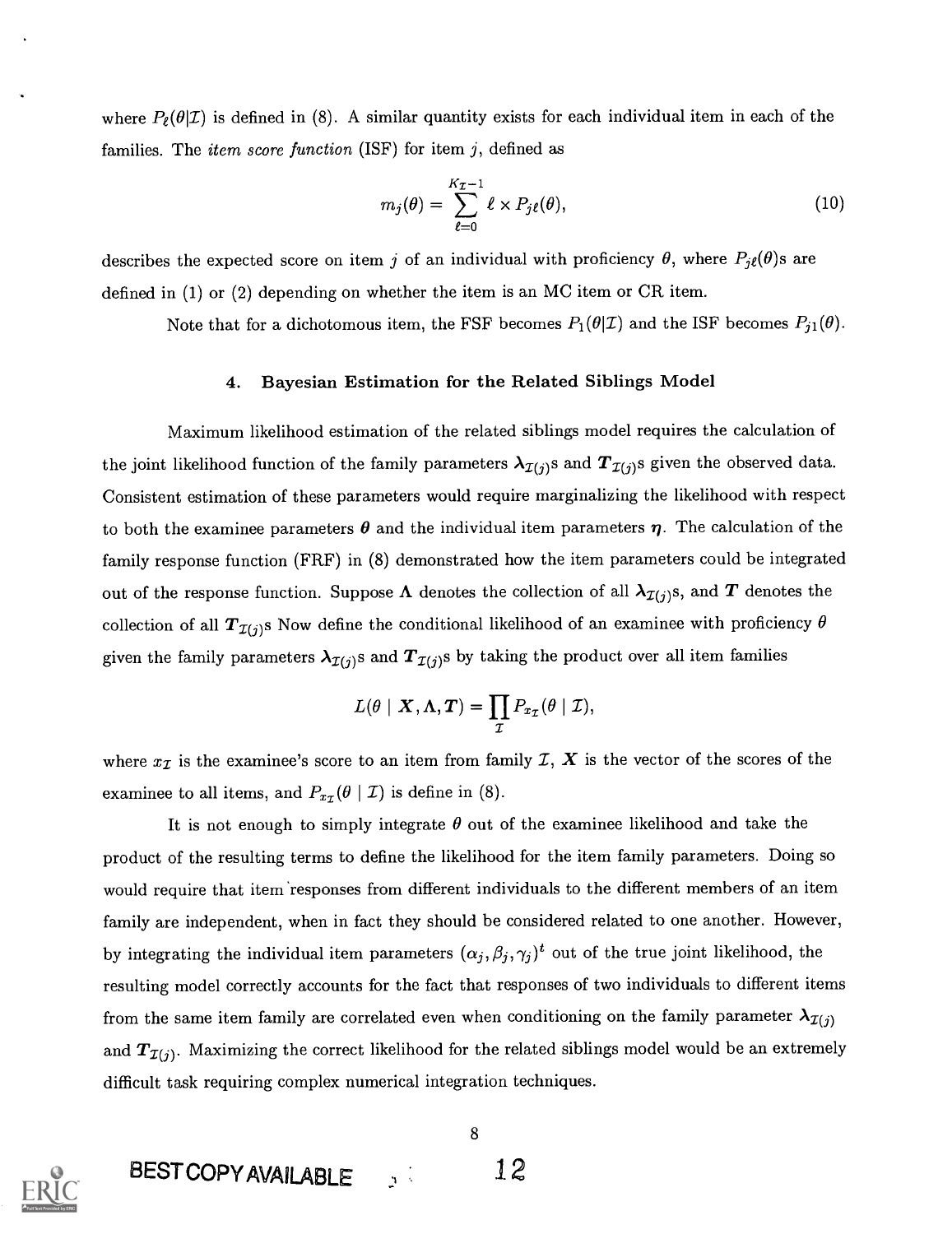We prefer to perform a Bayesian estimation of the model. Bayesian estimation requires the determination of the joint posterior distribution of all model parameters given the observed data. Because the posterior distribution requires the the evaluation of an intractable integral, we employ Markov Chain Monte Carlo (MCMC; Gilks, et al., 1996) techniques, specifically the Metropolis-Hastings algorithm (MH; Metropolis, Rosenbluth, Rosenbluth, Teller and Teller, 1953; Hastings, 1970) within a Gibbs sampler (Geman and Geman, 1984). The algorithm generates a sample of parameter values from a Markov Chain that approximates the joint posterior distribution of the parameters of the model by drawing iteratively from the conditional posterior distribution of each model parameter.

Recall the definition of  $\eta_j$  in (3). Item parameters  $\alpha$ ,  $\beta$ ,  $\gamma$ ,  $\delta$  and the ability variables  $\theta$ are drawn from their respective conditional distributions as described in Patz and Junker (1999). Conditional on the item parameters

#### $\eta$  = collection of  $\eta_i$ s,

the *I*-th item family mean vector  $\lambda_{\mathcal{I}}$  and covariance matrix  $T_{\mathcal{I}}$  are independent of  $\theta$  and the observed data X. The conditional distributions of the  $\lambda_{\mathcal{I}}$ 's, which are independent over the families (i.e., over  $k$ ), are given by

$$
\lambda_{\mathcal{I}} \mid \eta, T_{\mathcal{I}} \sim \mathcal{N}_3 \left( V_{\mathcal{I}} \left\{ V_{\lambda}^{-1} \mu_{\lambda} + J_{\mathcal{I}} T_{\mathcal{I}}^{-1} \overline{\eta}_{\mathcal{I}} \right\}, V_{\mathcal{I}} \right), \tag{11}
$$

where

$$
\boldsymbol{V}_{\mathcal{I}}=\left(J_{\mathcal{I}}\boldsymbol{T}_{\boldsymbol{\mathcal{I}}}^{-1}+V_{\lambda}^{-1}\right)^{-1},
$$

 $\mu_{\lambda}$  and  $V_{\lambda}$  are the prior mean and variances of  $\lambda_{\mathcal{I}}$ 's respectively,

$$
\overline{\eta}_{\mathcal{I}} = \frac{1}{J_{\mathcal{I}}} \sum_{j \colon \mathcal{I}(j) = \mathcal{I}} \boldsymbol{\eta}_j,
$$

and  $J_{\mathcal{I}}$  is the number of members in item family  $\mathcal{I}$ .

The conditional distributions of the  $T_{\mathcal{I}}$ 's, which are also independent over the families (i.e., over  $\mathcal{I}$ ), are given by

$$
\boldsymbol{T}_{\boldsymbol{\mathcal{I}}}\mid \boldsymbol{\eta}, \boldsymbol{\lambda} \sim \text{Inv-Wishart}\left(J_{\mathcal{I}}+W_1,\left\{\sum_{j:\ \mathcal{I}(j)=\mathcal{I}}(\boldsymbol{\eta}_j-\boldsymbol{\lambda}_{\mathcal{I}(j)})(\boldsymbol{\eta}_j-\boldsymbol{\lambda}_{\mathcal{I}(j)})^t+W_2^{-1}\right\}^{-1}\right). \qquad (12)
$$

Hence the addition of the hierarchical component in the model amounts to additional sampling from normal and inverse Wishart distributions, which are both straightforward. Hence, the hierarchy of the model does not pose significant difficulties in the Bayesian estimation procedure.



### BEST COPY AVAILABLE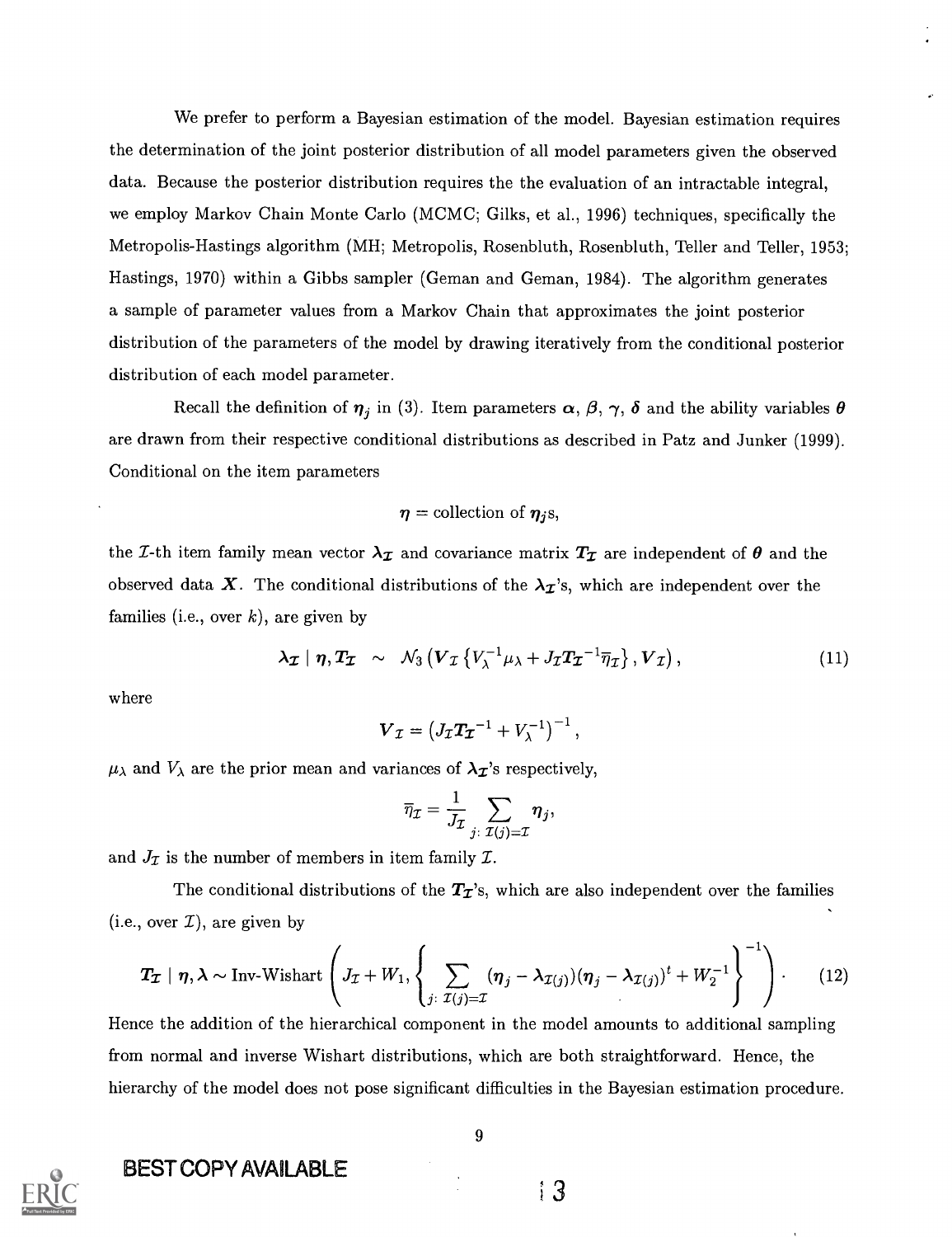Estimating the family response function. We use Monte Carlo integration to estimate the FRF defined in (8) and to estimate a 95% prediction interval for the family. The following steps describe the Monte Carlo procedure used for the estimation of the FRF and 95% prediction interval for the  $I$ -th family of items.

i) Generate a sample of size  $M$  from the joint posterior distribution of the hyper-parameters  $\lambda_{\mathcal{I}}$  and  $T_{\mathcal{I}}$ . That is, draw

$$
[\lambda_{\boldsymbol{\mathcal{I}}}^{(t)}, \boldsymbol{T}_{\boldsymbol{\mathcal{I}}}^{(t)}] \sim F(\lambda_{\boldsymbol{\mathcal{I}}}, \boldsymbol{T}_{\boldsymbol{\mathcal{I}}}\mid \boldsymbol{X}), t = 1,\ldots,M.
$$

ii) For each of the above M values of the hyper-parameters  $[\lambda^{(t)}_{\mathcal{I}}, T^{(t)}_{\mathcal{I}}]$  , draw n values of the item parameter vector  $\eta_j$  from the conditional (prior) distribution of  $\eta_j$  given  $\lambda_{\mathcal{I}}^{(t)}$ , and  $T_{\mathcal{I}}^{(t)}$ ,

$$
\boldsymbol{\eta}_j^{((t-1)n+r)}\sim \Phi(\boldsymbol{\eta}_j|\boldsymbol{\lambda}_{\boldsymbol{\mathcal{I}}},\boldsymbol{T}_{\boldsymbol{\mathcal{I}}})
$$

for  $r = 1, ..., n$  and  $t = 1, ..., M$ .

- iii) Set the ability at  $\theta$ .
- iv) For each of the Mn draws  $\eta_i^{(t)}$  obtained in step ii), compute the probability for category  $\n\ell, p_{\ell}^{(t)} = P_{\ell}(\theta | \eta_j^{(t)})$ , for each of the item categories  $\ell = 1, ..., K_{\mathcal{I}}$ , where  $K_{\mathcal{I}}$  is the number of score categories for item family  $\mathcal{I}$ . In addition calculate, the expected score function  $m^{(t)} = \sum \ell \times p_{\ell}^{(t)}.$
- v) The averages of the above probabilities and expected score functions are Monte Carlo estimates of the posterior means of the category FRF's and the FSF,

$$
E[P_{\ell}(\theta|\mathcal{I}) | \mathbf{X}] \approx \sum_{t=1}^{Mn} p_{\ell}^{(t)},
$$
  

$$
E[m(\theta|\mathcal{I}) | \mathbf{X}] \approx \sum_{t=1}^{Mn} m^{(t)}.
$$

Sinharay, Johnson, and Williamson (2003) call the above estimated posterior means of FRFs as *estimated FERFs* while dealing with item families consisting of dichotomous items.

vi) The 2.5<sup>th</sup> and 97.5<sup>th</sup> percentiles of the M<sub>n</sub> probabilities  $p_{\ell}^{(t)}$  and expected score functions  $m^{(t)}$ form an approximate 95% prediction interval to attach with the estimates obtained in step (iv). This prediction interval reflects the within family variance as well as the uncertainty in the FRFs.



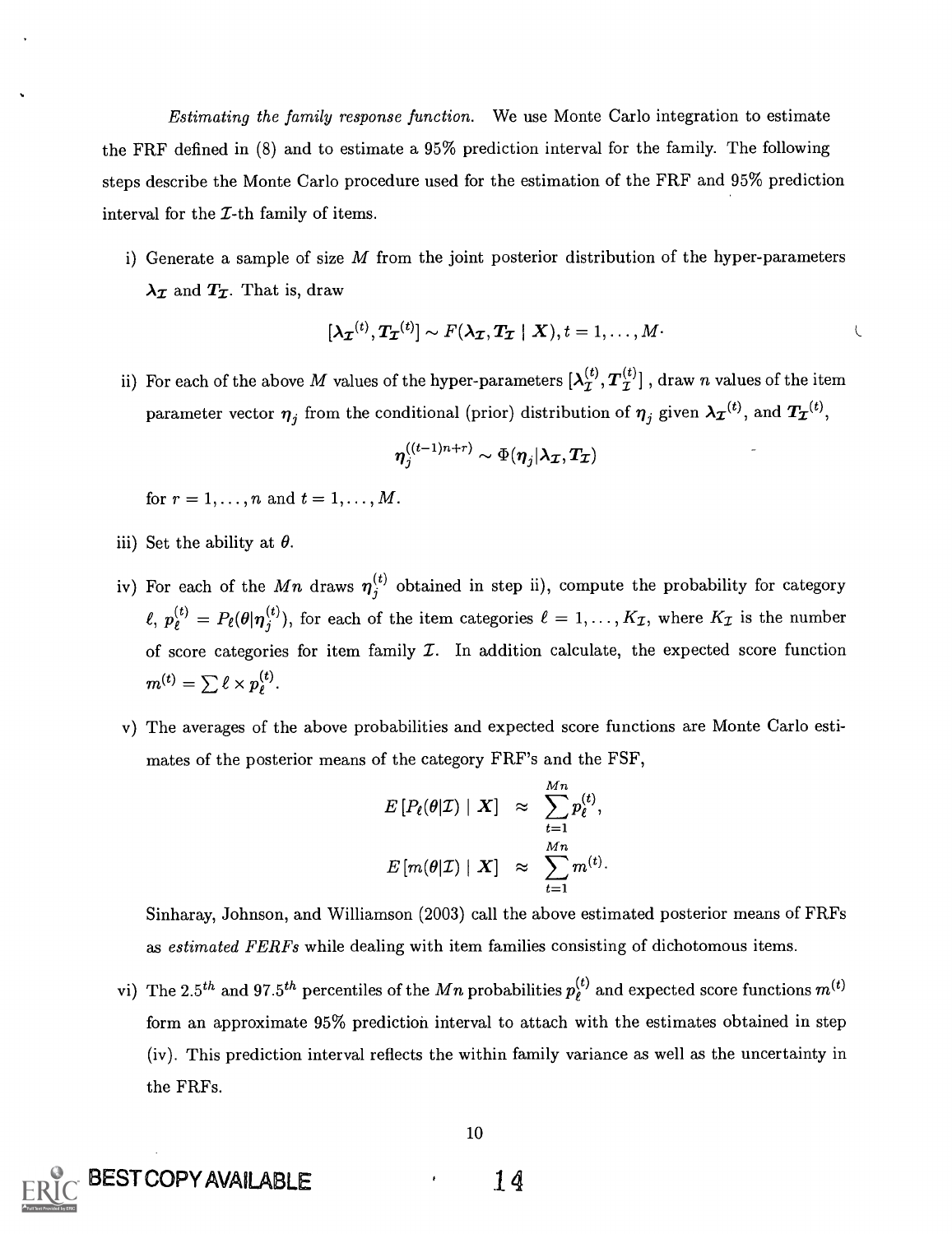Steps iii) to vi) are repeated for a number of values of  $\theta$  to obtain the estimated FRF for each category  $\ell$  in item family *I*. We use  $M = 1000$ ,  $n = 10$ , and 100 equidistant values of  $\theta$  in the interval  $(-4,4)$  to estimate the function. Changing M and n does not result in any noticable difference.

Note that the MCMC algorithm described earlier in this section provides a sample from an approximation of the posterior distribution. To obtain a sample of size  $M$  from the posterior distribution of  $\lambda_{\mathcal{I}}$  and  $T_{\mathcal{I}}$  in step i) above draw a sub-sample of size M from the output of the MCMC algorithm. Step ii) is simple because it only requires sampling from a multivariate normal distribution using the draws of  $\lambda_{\mathcal{I}}$  and  $T_{\mathcal{I}}$  from step (i). So the estimation of the FRF is quite straightforward given the output from the MCMC and takes little additional time.

#### 5. Example 1: A Simulation Study

In this section, a simulation study examines the performance of the RSM on data generated according to a family structure.

#### Generating Data with Family Structure

The data generation process is very simular to that in Sinharay, Johnson, and Williamson (2003). We generate 16 item families: five families of two-category constructed response items (2PL), five families of multiple choice items (3PL), and six families of polytomous constructed response items (GPCM); two with three category items, two with four category items, and two with five category items. Each item family contains ten items (siblings). We generate the values of the individual proficiency parameters  $\theta_i$  s for  $N = 5000$  examinees from a normal distribution with mean 0 and variance 1; each examinee receives one of ten "forms" of the test. Each form contains 16 items; one item from each of the 16 item families. The first items in each family make up the first form; the second item from each family make up the second form, et cetera. Exactly randomly selected examinees respond to each form. Because the items within one family are independent of the items in all other families, this design is not biased in any way.

This study generates item families in such a way that the resulting item parameters reflect the range of values typically observed in real-life assessments. For example, from our experience, the discrimination parameters  $a_i$ s usually fall between 0.5 and 1.5 and so the data generator

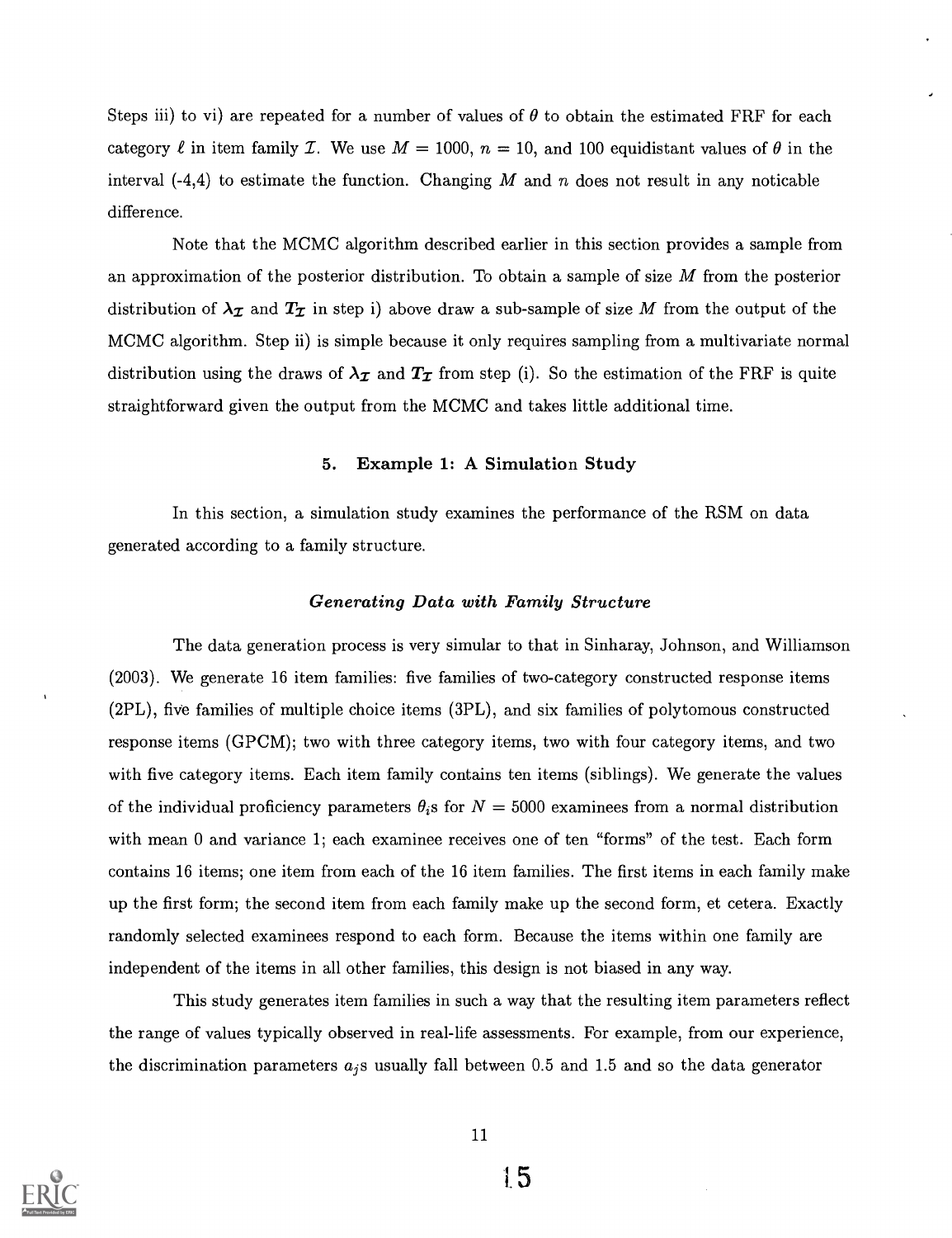draws item families so that the item parameters will remain in that range. The data generator draws individual item parameters so that the within-family variance is one-fifth as large as the between-family variance. Remembering that an RSM with very small within-family variance is essentially an ISM and an RSM with large within-family variance is essentially an USM (Sinharay, Johnson, & Williamson, 2003), the ratio of within-family variance and the between-family variance used here makes data distinguishable from data generated by an USM or ISM.

#### Analysis of the Simulated Data

To analyze the data we use a Wishart prior distribution for the family precision matrix  $T_{\mathcal{I}}^{-1}$  with parameters  $W_1 = k_{\mathcal{I}} + 1$  and  $W_2 = \frac{W_1}{10} I_{k_{\mathcal{I}}}$ , where  $k_{\mathcal{I}}$  is the number of item parameters in the model for an item from family  $\mathcal{I}$  (e.g.  $k_{\mathcal{I}} = 3$  for a three category item) and  $I_{k_{\mathcal{I}}}$  is the  $k_{\mathcal{I}} \times k_{\mathcal{I}}$ <br>identity matrix. The prior mean of  $T_{\mathcal{I}}^{-1}$  implied by the above choice of  $W_1$ 

We apply the MCMC algorithm to approximate the posterior distributions of the model parameters. For this example, a number of convergence diagnostics (time-series plots, Gelman-Rubin convergence diagnostics, and Brooks-Gelman multivariace potential scale reduction factor) indicate that a chain with 50,000 iterations is sufficient to ensure convergence. We discard the first 10,000 iterations as burn-in and use every 10th draw from the Markov chain, leaving us with 4,000 draws from the approximated posterior distribution of the model parameters.

Figures 2 and 3 plot the approximated marginal posterior densities for the family parameters  $\lambda_a$  and  $\lambda_b$  respectively. Figure 4 contains the approximated posterior density for the family guessing parameter for the five 3PL item families. The vertical line in each panel of the figures represents the average value of the simulating item parameters in that family.

Figure 3 indicates that the MCMC estimation algorithm does an excellent job of recovering the simulating values of  $\lambda_b$ s, the family difficulty parameters. In each of the 16 item families the simulating value is contained within the 95% credible interval for that parameter.

Fourteen of the 95% credible intervals for the family discrimination parameters  $\lambda_a$ s also contain the simulating parameter values. Families 8 and 10 are the only two families whose credible intervals do not contain the true value. The discrimination parameter of the eighth family is underestimated, and  $\lambda_a$  for the tenth family is overestimated. Further inspection reveals that these two families are multiple choice item families. And as is the case with simple item response models, multiple choice item families do not behave as well as constructed response item families.

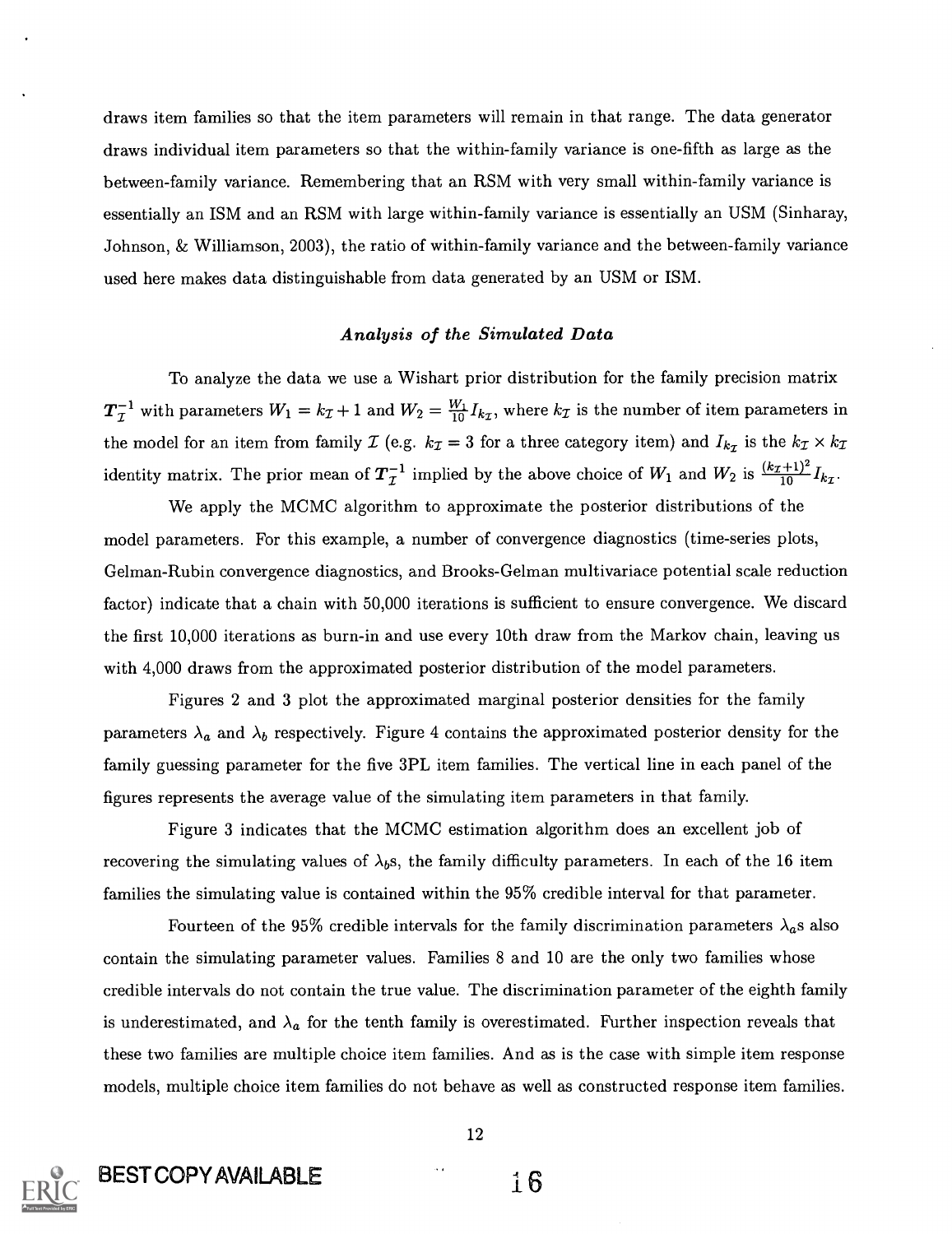Figure 2: Estimated posterior density functions of the family mean discriminations  $\lambda_a$ s for the simulation study.



Notice in Figure 4 that the family guessing parameter for the eighth family is underestimated and the guessing parameter for the tenth family is overestimated. Because of the near indeterminacy (especially for difficult items) of the 3PL model parameters, the overall effect of the under or overestimation of the family parameters for Families 8 and 10 is minimal. This is evident in Figure 5, which contains the family score functions (FSFs) for the 16 simulated families, along with the simulating item score functions (ISF) and the 95% prediction intervals for the families.

The FSFs and 95% prediction intervals for families eight and ten track the simulating ISFs quite well; only small portions of a single ISF extend beyond the 95% intervals in each of



### BEST COPY AVAILABLE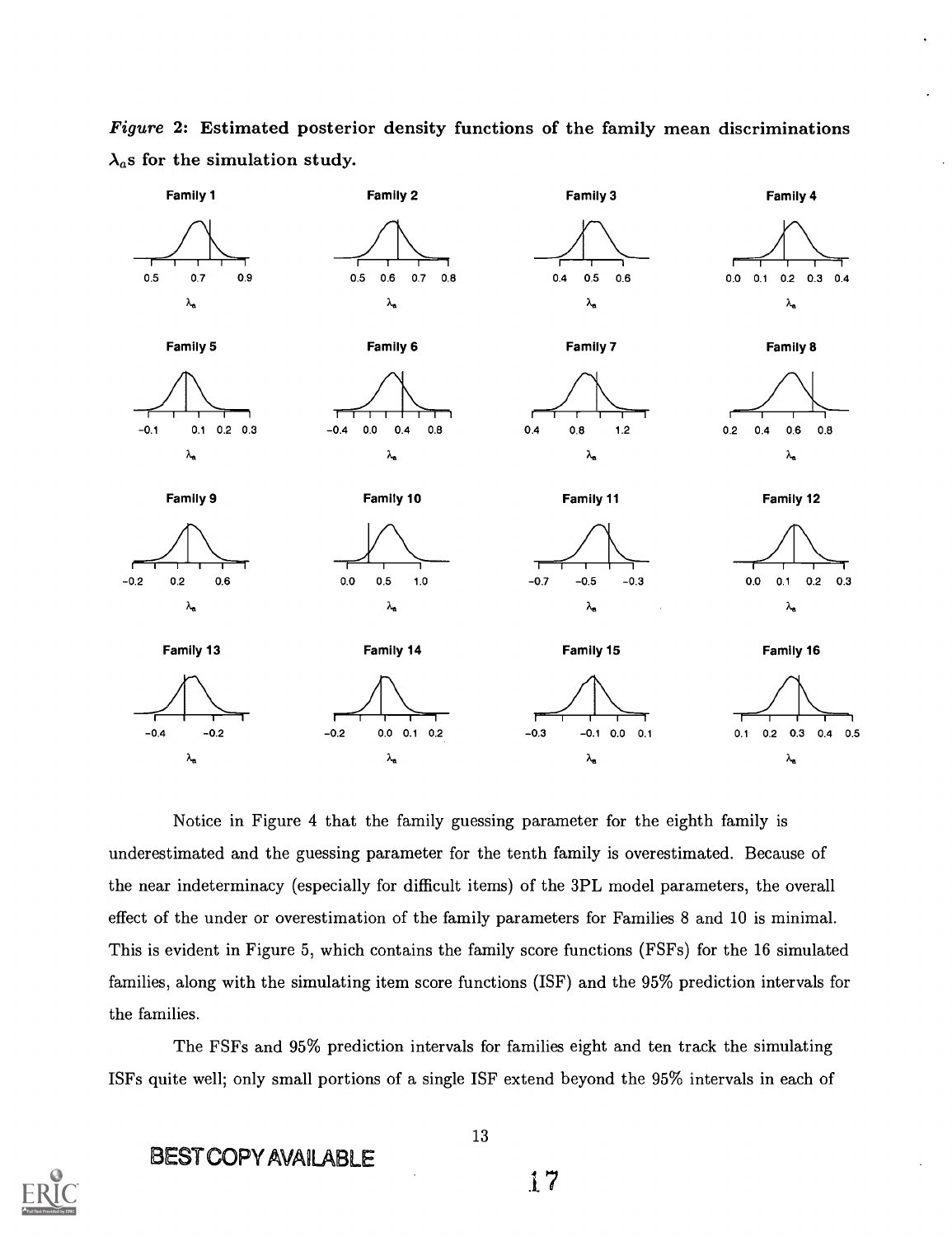Figure 3: Estimated posterior density functions of the family mean difficulties  $\lambda_b$ s for the simulation study.



these two families. The two families that cause the greatest concern are the seventh and fourteenth item families.

The FSF for Family 7 clearly has an asymptote that is different from the simulating ISFs. Once again this can be explained by the near indeterminacy between the difficulty and guessing parameters in the 3PL when the item (or family) is an easy one and noting that Family 7 consists of very easy items. The model is unable to distinguish between an item that is easy and one that is easy to guess.

The model performs poorly for Family 14. There is a single item whose ISF is almost completely outside of the 95% prediction interval for the family. It is quite clear that the within



**BESTCOPY AVAILABLE**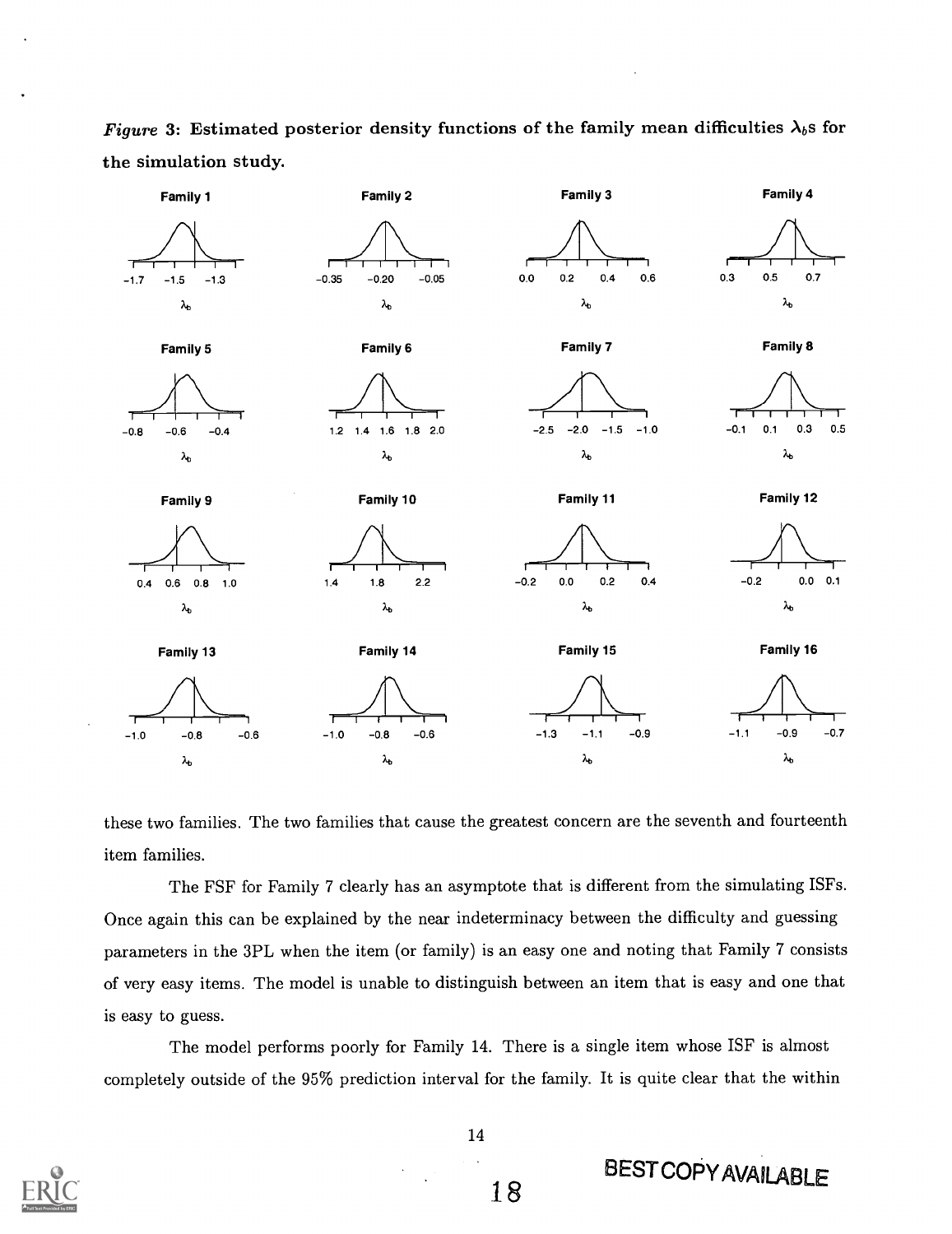

Figure 4: Estimated posterior density functions of the family mean asymptotes  $\lambda_g$ s for the simulation study.

family variance for this item is underestimated. Figure 6 contains the estimated posterior densities of the within family variance of the difficulty parameters (denoted as  $\tau_{b}$ s) along with the simulating variance.

The simulating variance for the fourteenth family is the largest variance across all item families, but the approximated posterior density for this family is not substantially different from the other fifteen families. This might be an indication that the amount of information in the observed data about this variance component is small relative to the amount of information provided by the prior distribution. This is not surprising given that the simulated data has only ten items per item family, which is probably too few for estimating the within family variances.



BEST COPY AVAILABLE<br>
i9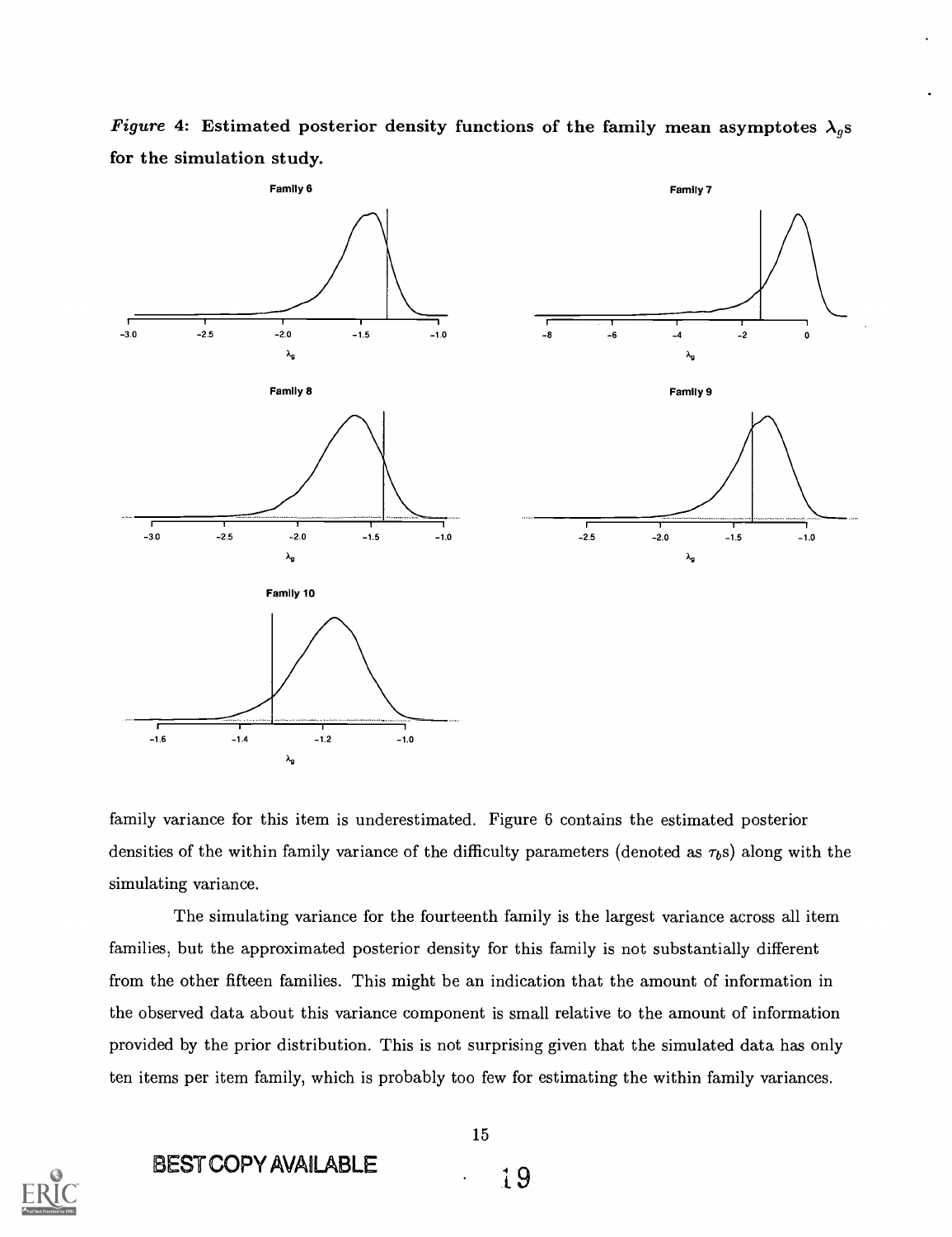Figure 5: The estimated FSFs (solid bold lines), corresponding 95% prediction intervals (solid lines), and the simulating ISFs (dashed lines) for the 16 item families in the simulated data set.



BEST COPY AVAILABLE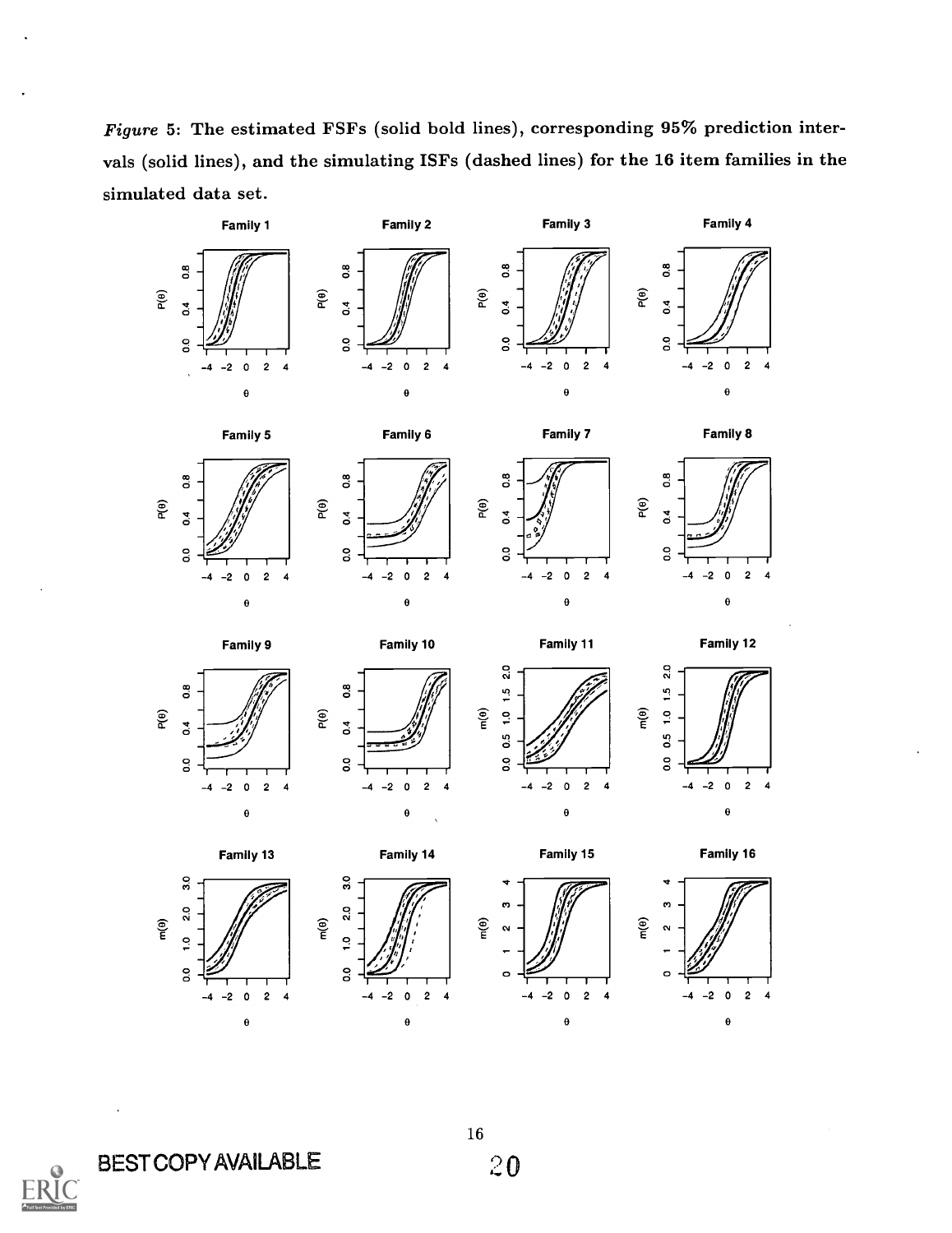Figure 6: Estimated posterior density functions of  $\tau_b$ , the within family variance component of the difficulties, for the simulation study



In addition to estimating family parameters, the MCMC algorithm also provides us with sampled values from the approximate posterior distribution of each examinee ability  $\theta_i$ . Figure 7 contains the approximated posterior densities of five individual  $\theta_i$ 's-an individual with lowest raw score (0), an individual with the 25th percentile raw score (10), an individual with the median raw score (21), and an individual with highest raw score (28). The true values of the  $\theta_i$ 's are also shown using a vertical line. The 95% posterior credible interval contains the true simulating value of  $\theta$  in all the five cases. Although the 95% credible interval (-1.76, -0.44) for the individual with a raw score of ten barely contains the simulating value of  $\theta = -0.46$ , the posterior probability that the individuals  $\theta$  is greater than  $-0.46$  is only  $Pr{\theta > -0.46 \mid \mathbf{x}_i} = 0.03$ .

BEST COPY AVAILABLE

 $\hat{\phantom{a}}$ 

17

 $\mathcal{L}_{\mathrm{int}}$ 

21.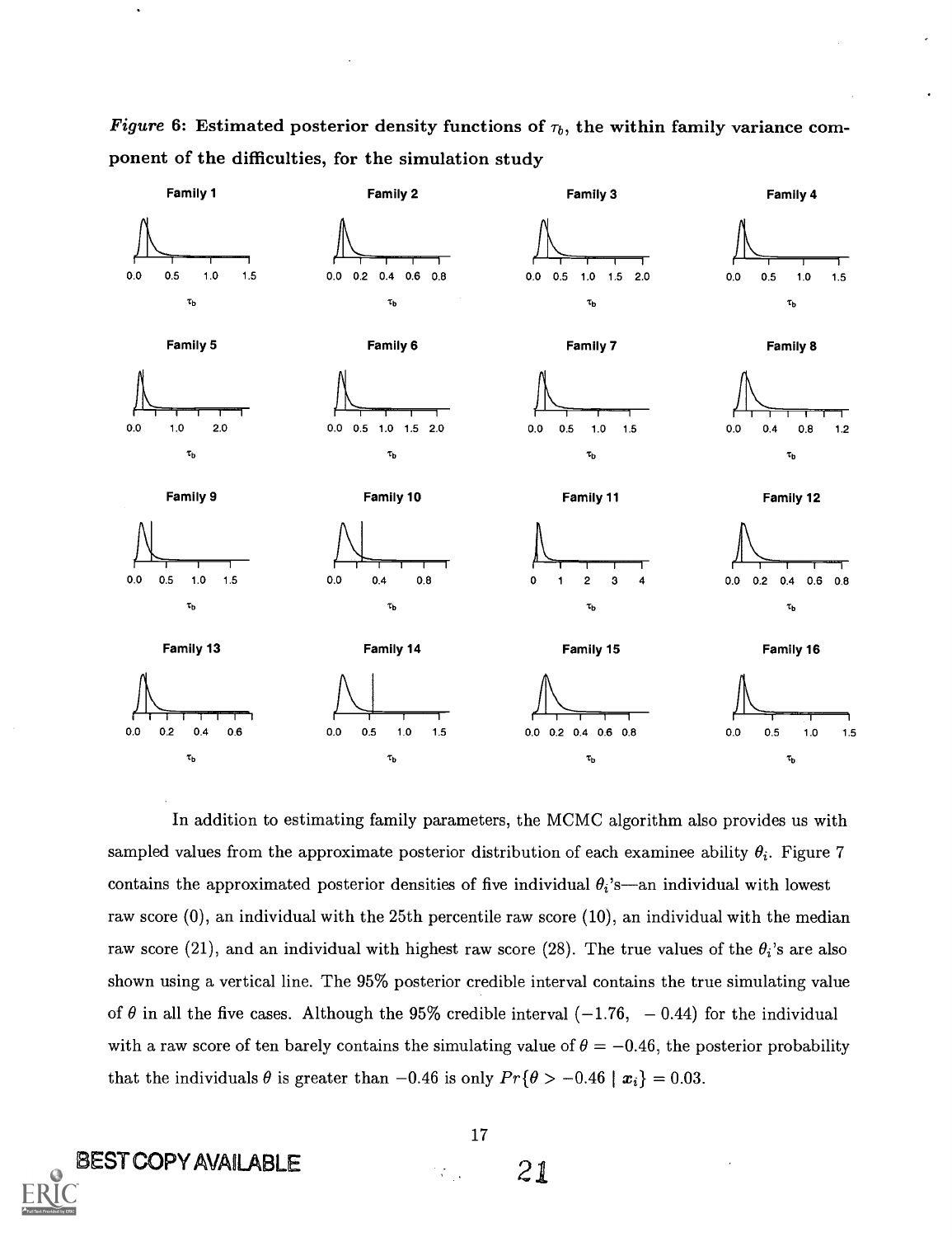Figure 7: Markov chain Monte Carlo approximated posterior densities for five of the simulated examinees.



#### 6. Example 2: Analysis of the NAEP MathOnline Data

The National Assessment of Educational Progress (NAEP) is an ongoing educational survey administered by the National Center for Education Statistics (NCES). NAEP regularly reports on the progress of students in fourth, eighth, and twelfth grade on a number of educational subjects (e.g. mathematics, reading).

The Technology-Based Assessment (TBA) project is a NAEP special study sponsored by NCES. The project is designed to explore the use of technology, especially computers, as a tool to improve the quality and efficiency of assessments (NCES, 2002). One of the studies included in the TBA project is the Mathematics Online (MOL) special study (Sandene, Bennett, Braswell, Oranje, in press). The MOL study translates existing NAEP math questions into a computer delivery system to be used for the assessment of forth and eighth grade students. The main goals of the MOL study were to: (a) determine how computer delivery affects the assessment of the examinees, (b) evaluate the abilities of fourth and eighth grade students to use a computer based assessment, (c) investigate the ability to create alternate versions of the assessment with the use



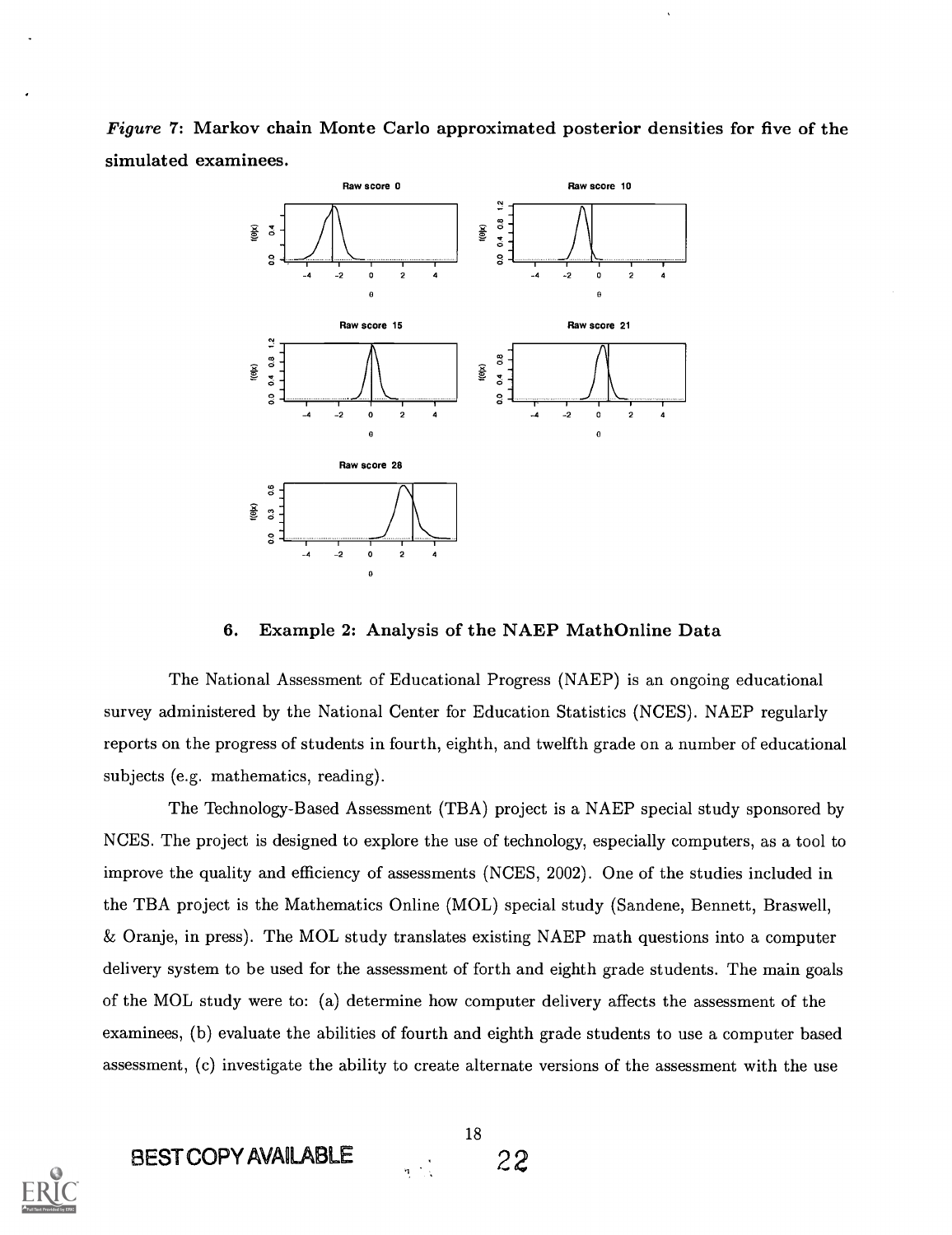of automatic item generation (AIG) (at grade 8 only). In the following pages we focus on the eighth grade MOL study.

#### Data

This paper looks at responses of 3793 examinees in grade 8, distributed among four test forms (denoted M2-M5). Each test form has a block of common items (denoted MP) and an additional 26 items that varies, either in content or delivery method, across the four forms. Of the 26 items that varies across the forms, sixteen are multiple-choice items and ten are constructed response items. Of the ten constructed response items, five items have two response categories each, three have three response categories each and two have four response categories each.

The items on form M2 are the "parent" items. These are all written by human, and representative of the NAEP mathematics item pool. Form M2 is a paper & pencil assessment much like the standard NAEP assessments (only shorter) with calculators provided for the students.

The content of form M3 is identical to form M2. However, form M3 is a computer-based assessment form and students must use an online calculator.

Forms M4 and M5 contain eleven items (six CR and five MC) that are identical to items on forms M2 and M3. The remaining fifteen items on forms M4 and M5 are automatically generated (Singley & Bennett, 2002) from an item model based on the items on form M2. However these fifteen items are not the same on forms M4 and M5. So when compared to one another, forms M4 and M5 have eleven identical items and fifteen items that vary across the two forms. Forms M4 and M5 are paper & pencil forms with calculators provided where necessary like form M2.

Table 1 summarizes the 26 item families; it provides the reader with the item types (e.g. 3PL, 3 category etc.) in each family and whether or not the items in M4 and M5 were automatically generated.

Sinharay, Johnson, and Williamson (2003) analyzed the multiple choice items from this data set with Glas and van der Linden's (1999) RSM. The later part of this section analyses this data set using the RSM introduced in Section 3 to demonstrate the practicality of the model. There are twenty-six item families, one corresponding to each item on form M2. Although some of the items are identical across the forms, we treat the items on each form as distinct items.



19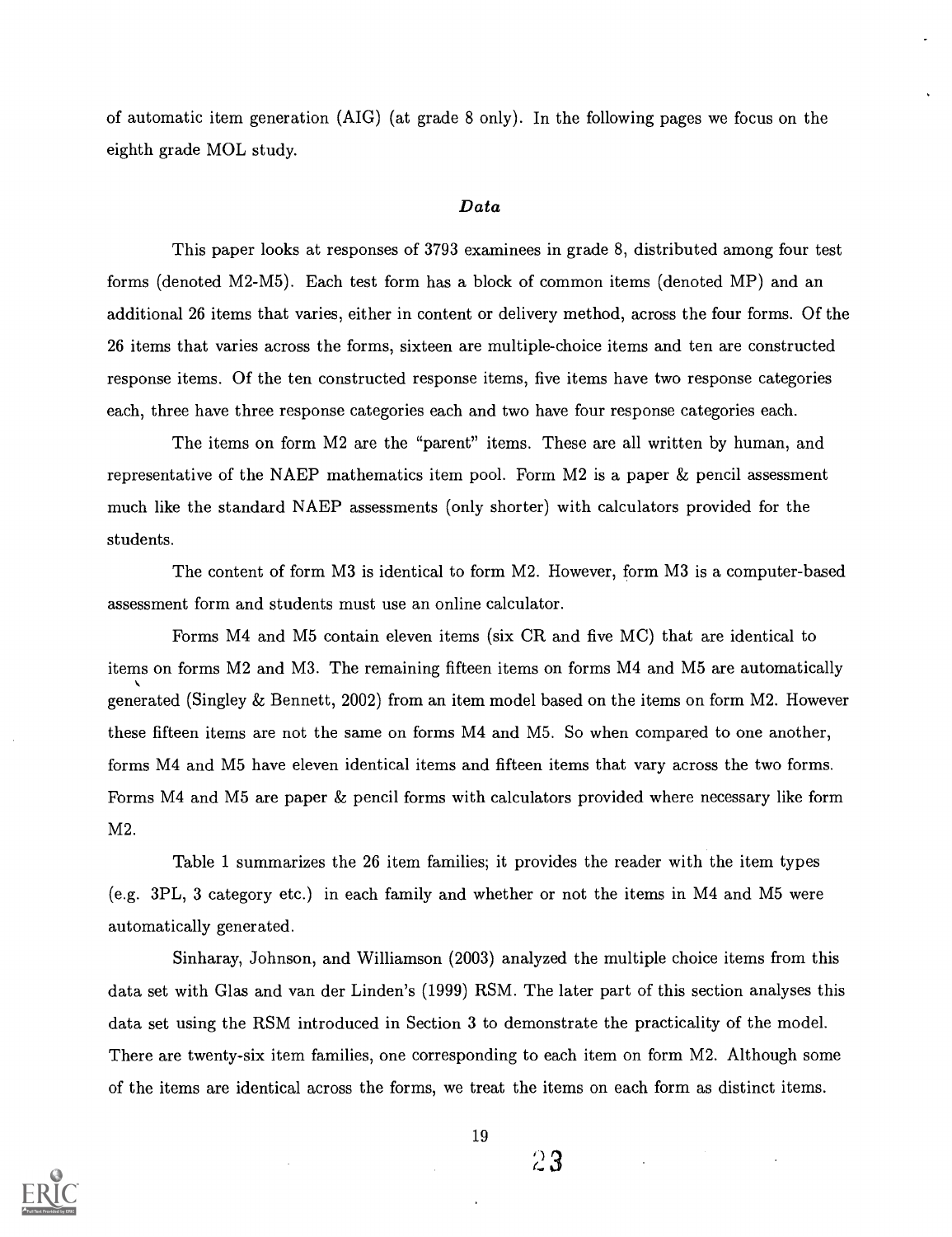| Family           | Type           | AIG items $(Y/N)$       | Family     | Type           | AIG items $(Y/N)$ |
|------------------|----------------|-------------------------|------------|----------------|-------------------|
| $\mathbf{1}$     | 3PL            | N                       | 14         | $3\mathrm{PL}$ | Y                 |
| $\sqrt{2}$       | $2\mathrm{PL}$ | $\mathbf Y$             | 15         | 2PL            | $\mathbf N$       |
| $\bf 3$          | 3 Category     | Y                       | $16\,$     | $2\mathrm{PL}$ | $\mathbf N$       |
| $\boldsymbol{4}$ | $3\mathrm{PL}$ | $\overline{N}$          | 17         | 2PL            | $\mathbf N$       |
| $\overline{5}$   | 3PL            | Y                       | 18         | 3PL            | $\mathbf N$       |
| $\boldsymbol{6}$ | $3\mathrm{PL}$ | Y                       | $19\,$     | 3 Category     | $\mathbf Y$       |
| $\overline{7}$   | $2\mathrm{PL}$ | Y                       | 20         | 3PL            | Y                 |
| 8                | $3\mathrm{PL}$ | N                       | 21         | $3\mathrm{PL}$ | $\mathbf Y$       |
| 9                | $3\mathrm{PL}$ | Y                       | 22         | $3\mathrm{PL}$ | ${\bf N}$         |
| $10\,$           | 4 Category     | $\overline{\mathbf{N}}$ | 23         | $3\mathrm{PL}$ | Y                 |
| 11               | $3\mathrm{PL}$ | Y                       | 24         | $3\mathrm{PL}$ | Y                 |
| 12               | $3\mathrm{PL}$ | Y                       | 25         | $3\mathrm{PL}$ | $\mathbf Y$       |
| 13               | 3 Category     | ${\bf N}$               | ${\bf 26}$ | 4 Category     | ${\bf N}$         |

Table 1: The item-types and indicators of whether not the items are automatically generated for the item families for the MOL data set

The eleven item families for items that do not vary across the forms give us some idea about the amount of tolerable variation (Rizavi, Way, Davey, & Herbert, 2002), as the variation is simply a combination of sampling and administration variation. The analysis ignores two pieces of information that should be utilized in a full analysis of this data. The first is the common block of items in each form (MP). The second is whether the examinee completed the assessment online or with paper & pencil.

#### Analysis

We use the same Wishart prior distribution for  $T_{\tau}^{-1}$  as we did for the simulated data set. We approximate the posterior distribution of the model parameters using 100,000 iterations from an MCMC algorithm; the first 10,000 iterations treated are discarded, and the remaining 90,000 iterations are thinned by selecting every 9th iteration for inclusion in the final sample of data from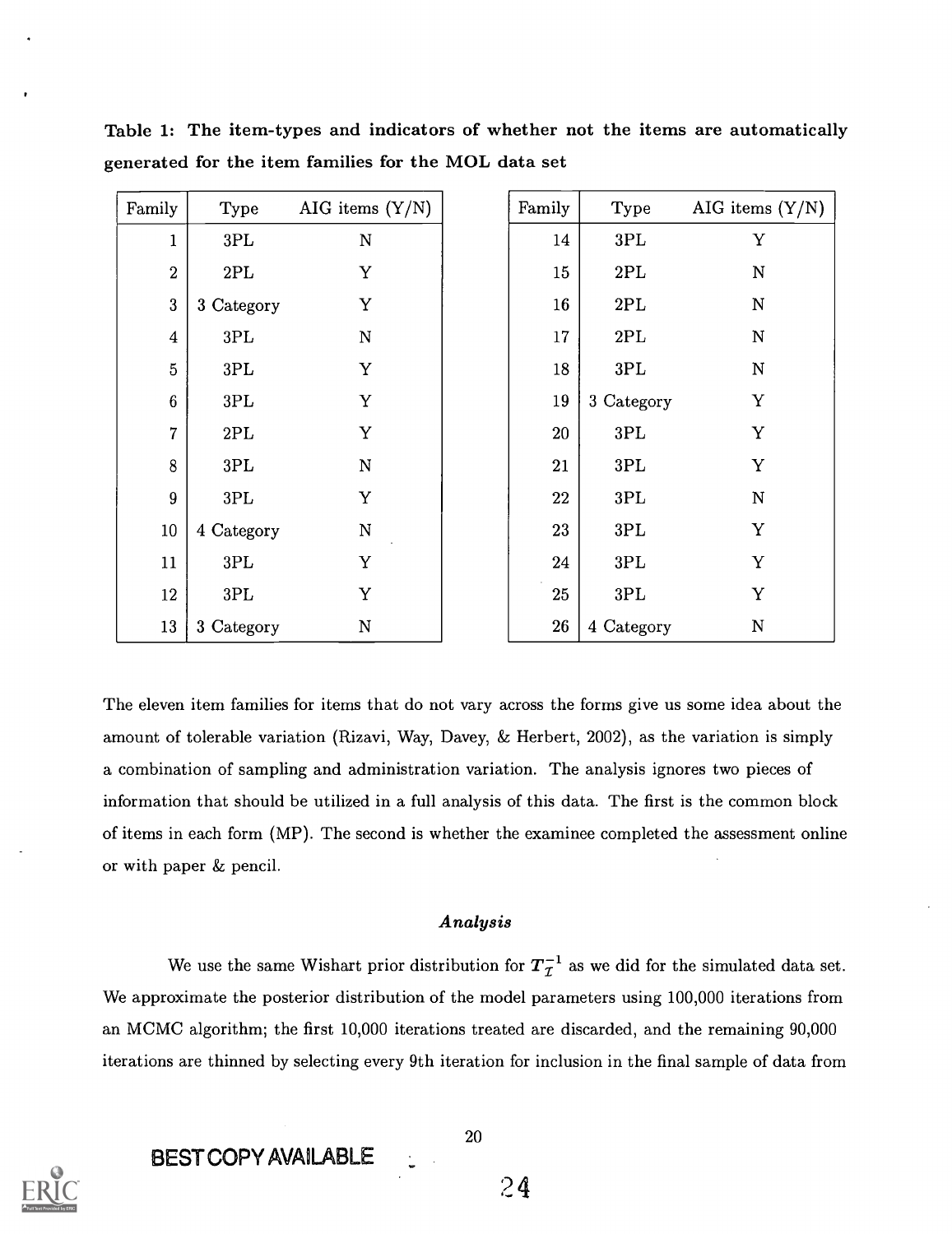the approximated posterior distribution. Convergence diagnostics are applied, as in the simulation study, to make sure that the MCMC algorithm converges.

Figures 8 and 9 contain the estimated family score functions (along with the 95% prediction intervals) and the item score functions for each family; the former shows the families without any automatically generated items and the latter shows the families with automatically generated items.

The item families without AIG items generally have a set of ISFs that are closer to the FSFs than families with AIG items. This is, of course, not surprising considering the fact a family without AIG items contains the same item appearing in different forms. Despite the generally close ISFs for item families without AIG items, there is some variation evident among the ISFs for these families. The greatest observed variation occurs in Families 13 and 26, where the item on Form M3 behaves different than the other three items, and in Family 10, where the ISFs appear to be quite different at the high end of the scale.

Examination of the families that contain AIG items reveals a couple of clearly visible deviations. Most obvious is the fact that the entire family of items for family 9 is flat, suggesting students have the same random chance to correctly answer that question, regardless of their ability level. Since this is true for both the human generated item (appearing on form M2 and M3) and the AIG items (appearing on form M4 and M5), it appears that this is the result of a characteristic of the item type or content rather than the result of anything inherent in automatic item generation. In fact, in the operational analysis of this data set, this item has been dropped from the analysis (Sandene, Bennett, Braswell, & Oranje, in press).

Family 5, also an AIG family, contains one ISF that is quite different from the other three. In this family, the manually generated items in M2 and M3 and the AIG item appearing in M5 all have very similar ISFs while the AIG item from block M4 deviates dramatically from the other three item ISFs in the family. The extent of the deviation appears to impact the response function for the family as a whole.

Figure 10 contains the estimated posterior densities for five examinees from the Math Online study. Four of these examinees have varying raw scores (from very low to very high)— the estimated posterior distributions reflect that. The fifth examinee did not respond to any item, and hence the posterior we observe is simply the  $N(0,1)$  prior distribution.

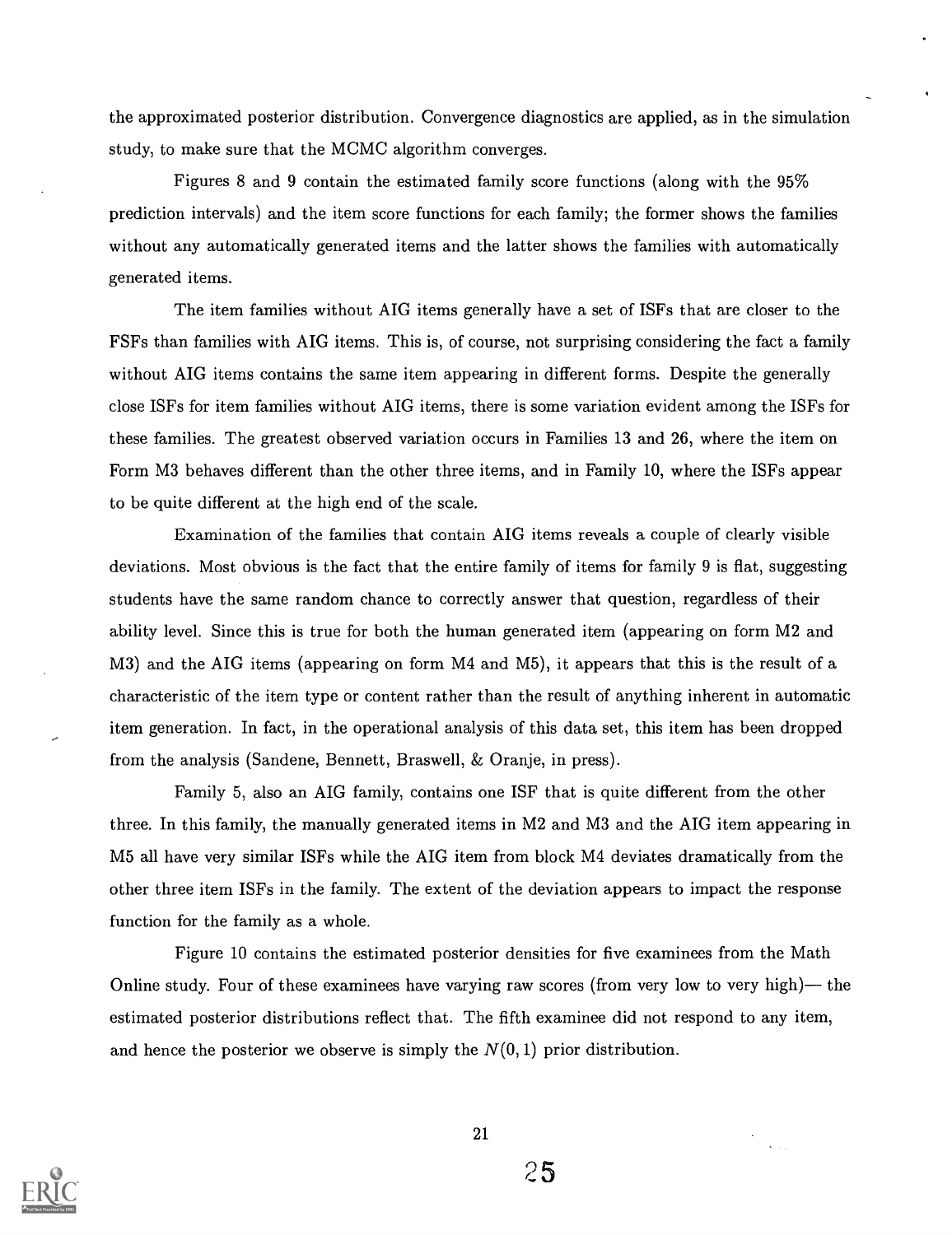Figure 8: Estimated FSFs, corresponding 95% prediction intervals (bold solid lines), and ISFs (lighter curves: small dashed lines for M2, dotted lines for M3, dots and dashes for M4, and long dashes for M5) for the 11 families that have no AIG items.





 $\mathsf{m}(\mathsf{0})$ 





 $\circ$  and  $\circ$ 

Family 10

Family 13











 $\theta$ 

Family 18





 $\theta$ 





BEST COPY AVAILABLE

 $\widetilde{\mathsf{e}}$ 

o.2

O O

22

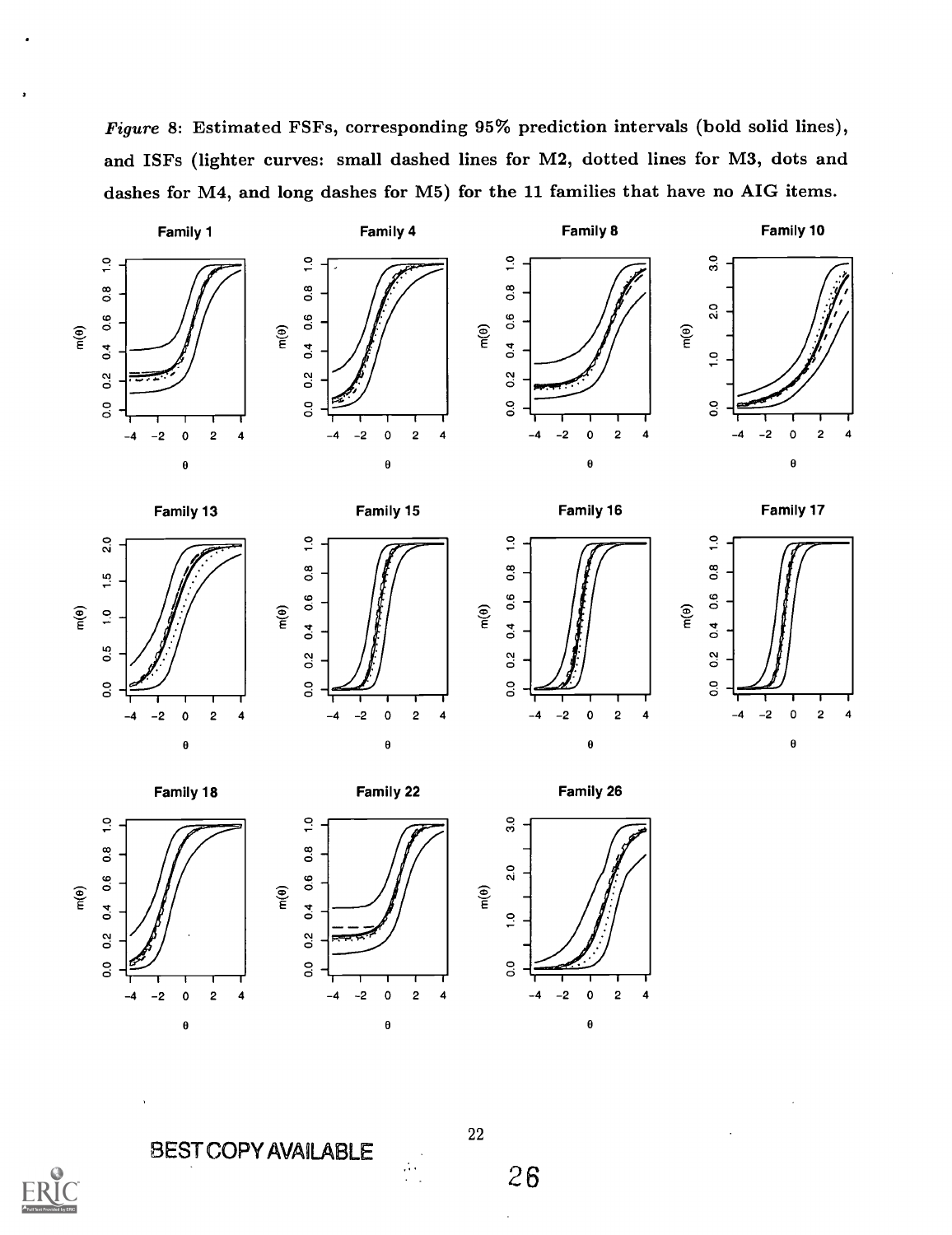Figure 9: Estimated FSFs, corresponding 95% prediction intervals (bold solid lines), and ISFs (lighter curves: small dashed lines for M2, dotted lines for M3, dots and dashes for M4, and long dashes for M5) for the 15 families with AIG items.



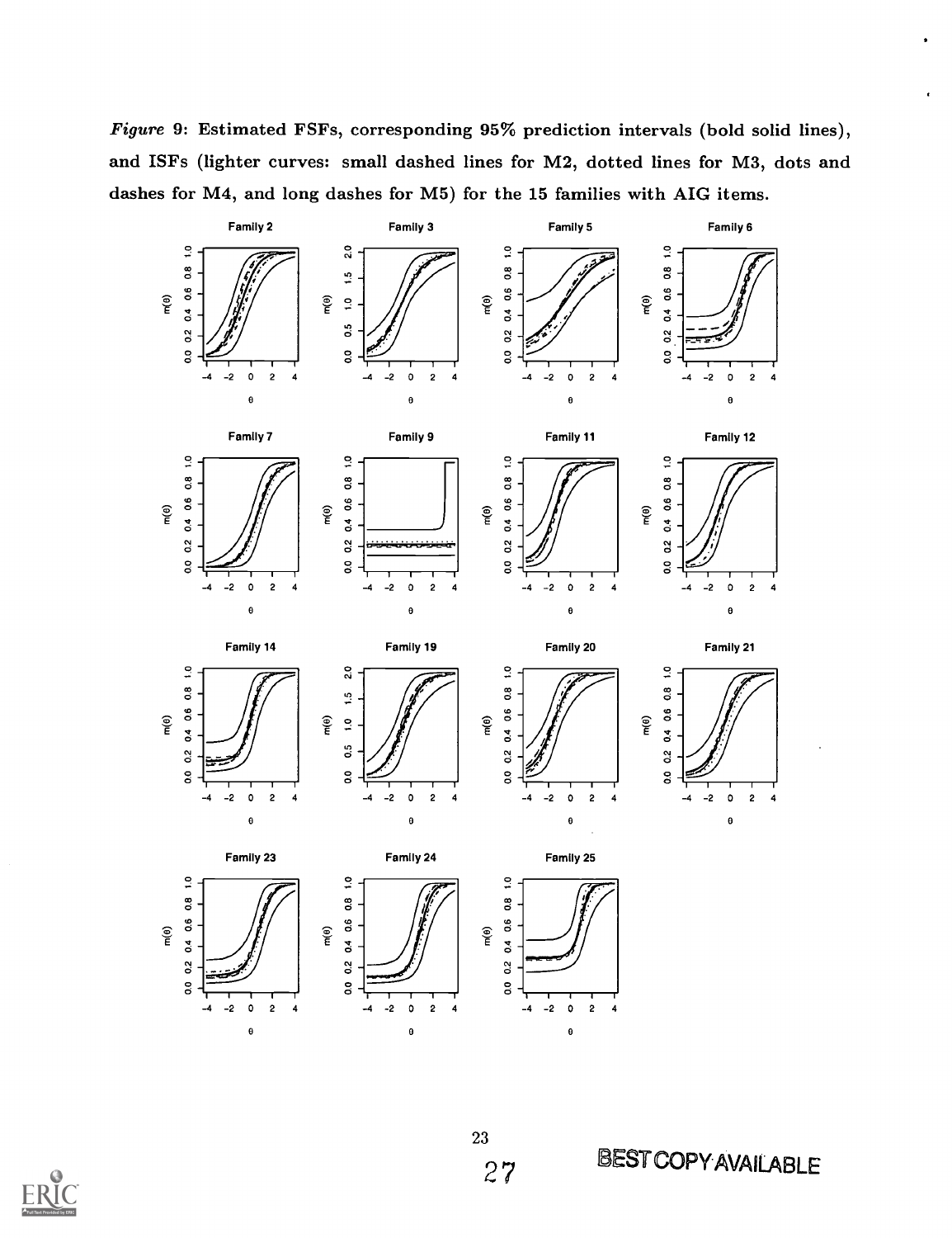Figure 10: The posterior densities of five examinees from the NAEP Math Online special study.



#### 7. Conclusions and Future Work

Our work shows that when a test consists of item families, the RSM can take into account the dependence among the items belonging to the same item family. The MCMC algorithm for Bayesian model fitting allows us to include the additional parameters in the hierarchical model without much additional difficulty. This work also suggests a useful way to summarize the results for an item family using the FSF. We believe that this work is an important step in creating a statistical tool that can be used to analyze tests involving item families. Such tests require calibration of an item family only once; the items belonging to the same family may be used in future tests without going into the trouble of calibrating those items. This will be very useful in automatic item generation systems where items are automatically generated from item models. However, a lot of additional research is required prior to such operational applications.

First among them is to find out the sample size required to achieve a pre-specified accuracy. It is clear that the model proposed is more complicated that a simple IRT model (USM)



BEST COPY AVAILABLE 28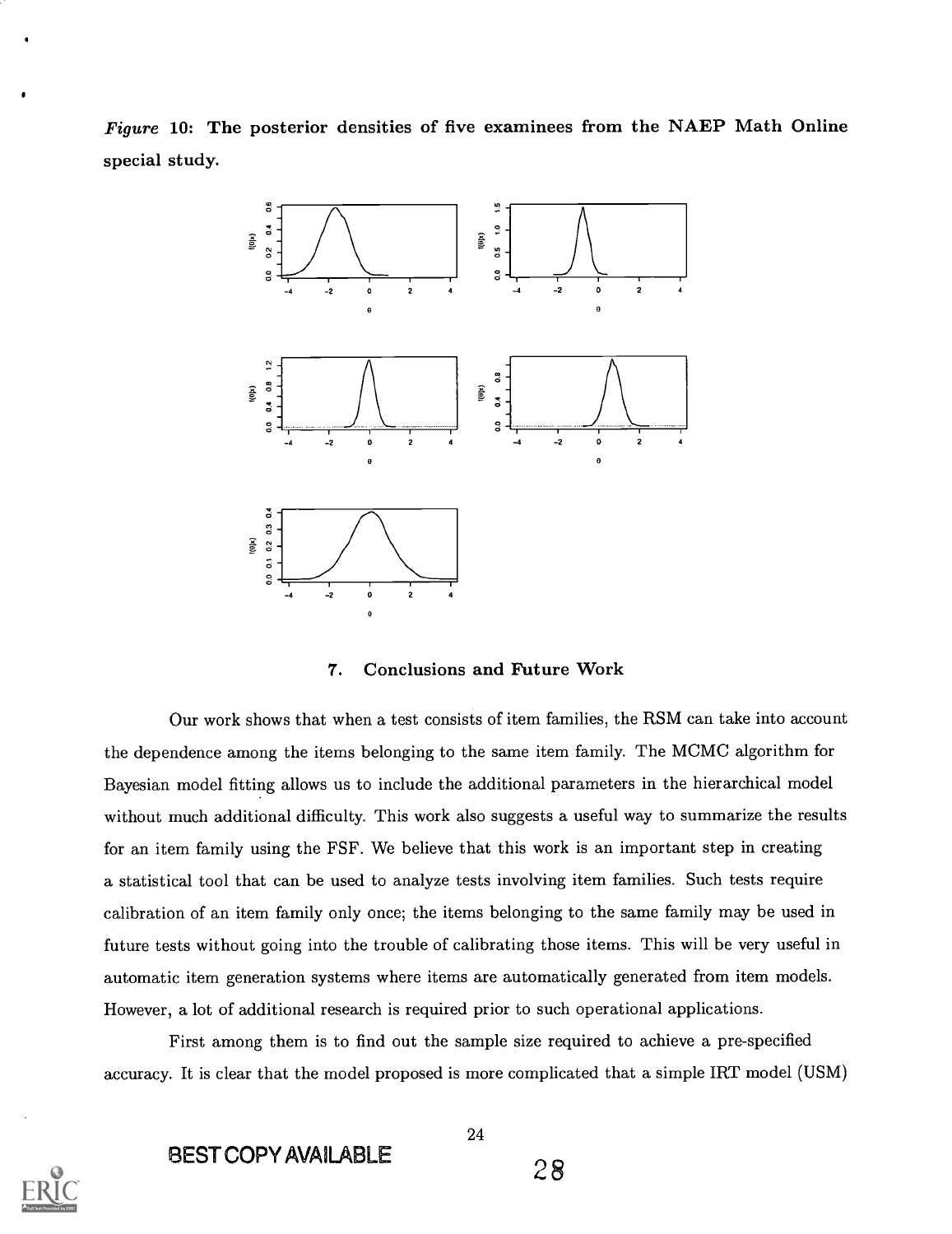and hence would require a larger sample size that what is required for an USM— it will be helpful to be able to provide some guidance as to "how large" the sample size should be. Also, given a specific number of examinees who will take a test involving item families, we will like to determine the optimum values of the number of siblings per family and the number of examinees per sibling.

We would also like to study if the results of the analysis are sensitive to the prior distributions on the model parameters. Our analyses so far indicate that they are, especially the prior distributions on the hyperparameters corresponding to the within family variance when each item family consists of a few items. This is especially true with the MOL data set where there are only four items in each item family.

Finally, it will be quite helpful to be able to include covariates in the model, either task feature variables or demographic variables. For example, our analysis of MOL data in Section 6 ignored the facts that some examinees completed the assessment online while some others did it with paper and pencil and that some item families have AIG items while some do not. A model taking those facts into account might perform better than the one proposed here.

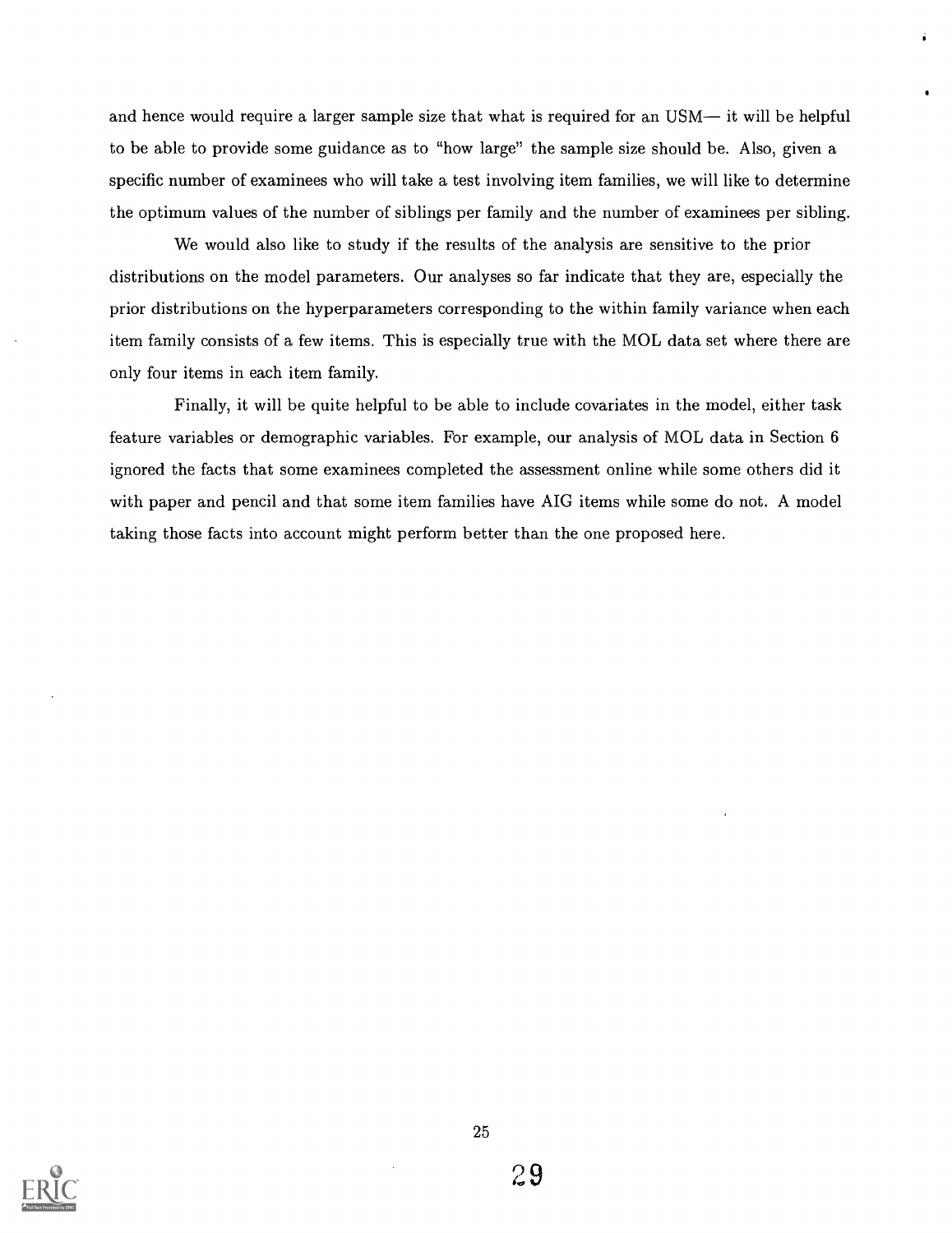#### References

- Birnbaum, A. (1968). Some latent trait models and their use in inferring an examinee's ability. In F. M. Lord & M. R. Novick, *Statistical theories for mental test scores* (chapters  $17-20$ ). Reading, MA: Addison-Wesley.
- Bradlow, E. T., Wainer, H., and Wang, X. (1999). A Bayesian Random Effects Model for Testlets. *Psychometrika*, 64, 153-168.
- Geman, S. and Geman, D. (1984). Stochastic Relaxation, Gibbs Distributions and the Bayesian Restoration of Images. IEEE Transactions on Pattern Analysis and Machine Intelligence, 6, 721-741.
- Gilks, W. R., Richardson, S., & Spiegelhalter, D. J. (1996). *Markov chain Monte Carlo in* practice. London: Chapman and Hall.
- Glas, C. A. W. and van der Linden, W. J. (2001). "Modeling Variability in Item Parameters in CAT." Paper presented at the North American Psychometric Society Meeting in King of Prussia, PA.
- Hastings, W.K. (1970). "Monte Carlo sampling methods using Markov chains and their applications." Biometrika, 57, 97-109.
- Hombo, C. and Dresher, A. (2001). "A Simulation Study of the Impact of Automatic Item Generation under NAEP-like Data Conditions." Paper presented at the Annual Meeting of the National Council on Measurement in Education, Seattle, WA.
- Irvine, S. H. and Kyllonen, P.C. (eds.) (2002). Item Generation for Test Development. Mahwah, NJ: Lawrence Earlbaum Associates.
- Janssen, R., Tuerlinckx, F., Meulders., M., & De Boeck, P. (2000). A hierarchical IRT model for criterion-referenced measurement. Journal of Educational and Behavioral Statistics, 25(3), 285-306.
- Johnson, M. S. and Sinharay, S. (2002). "A Hierarchical Model for Item Model Calibration." Paper presented at the annual meeting of the National Council on Measurement in Education, New Orleans, LA.

ĉ٠



**BEST COPY AVAILABLE**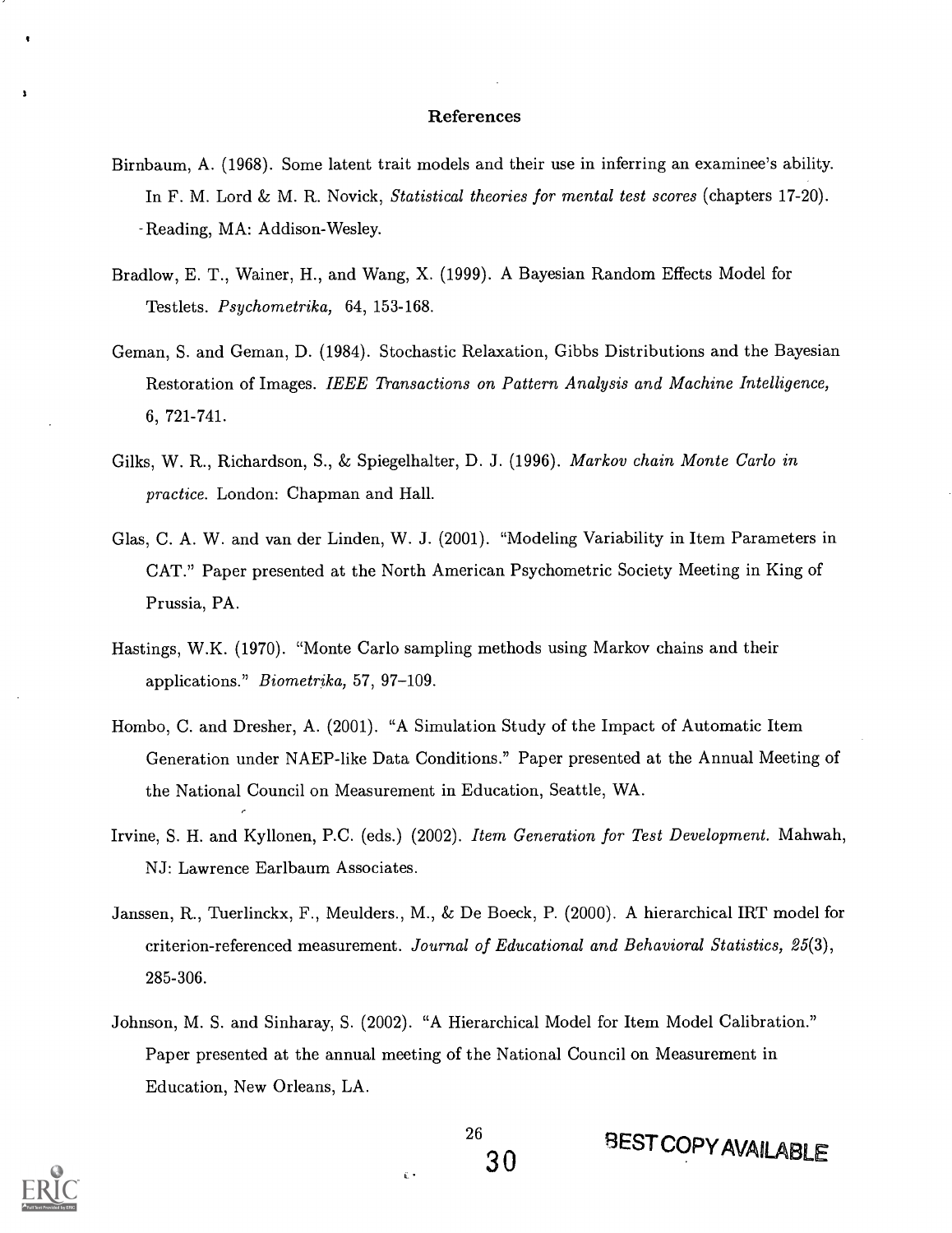- Lord, F. M. (1980). Applications of Item Response Theory to Practical Testing Problems. Hillsdale, New Jersey: Lawrence Erlbaum Associates.
- Metropolis, N., Rosenbluth, A.W., Rosenbluth, M.N., Teller, A.H. and Teller, E. (1953). "Equations of state calculations by fast computing machine." Journal of Chemical Physics, 21, 1087-1091.
- Mislevy, R.J. and Bock, R.D.  $(1982)$ . BILOG: Item analysis and test scoring with binary logistic models. Scientific Software International, Mooresville, IN. [Computer Program]
- Muraki, E. (1992). "A Generalized Partial Credit Model: Application of an E-M Algorithm." Applied Psychological Measurement, 16, 159-176.
- Muraki, E. and Bock, R.D. (1997). PARSCALE: IRT item analysis and test scoring for rating scale data. Scientific Software International, Chicago, IL. [Computer Program].

NCES (2002). http://nces.ed.gov/nationsreportcard/studies.

- Patz, R. and Junker, B. (1999). "Applications and Extensions of MCMC in IRT: Multiple Item Types, Missing Data, and Rated Responses." Journal of Educational and Behavioral Statistics, 24, 342-366.
- Rizavi, S., Way, W. D., Davey, T. and Herbert, E. (2002). "Tolerable variation in item parameter estimation." Paper presented at the annual meeting of the National Council on Measurement in Education, New Orleans, LA.
- Samejina, F. (1969). "Estimation of latent trait ability using a response pattern of graded scores." Psychometrika Monograph, 17.
- Sandene, B., Bennett, R. E., Braswell, J., & Oranje, A. (in press). The Math Online Study: final report. Washington, DC: National Center for Educational Statistics, Office of Educational Research and Improvement, US Department of Education.
- Sing ley, M. K. and Bennett, R. E. (2002). "Item Generation and Beyond: Applications of Schema Theory to Mathematics Assessment." In S. Irvine  $\mathcal{B}$  P. Kyllonen (Eds.), Item Generation for Test Development. Hillsdale, NJ: Erlbaum.





BEST COPY AVAILABLE 31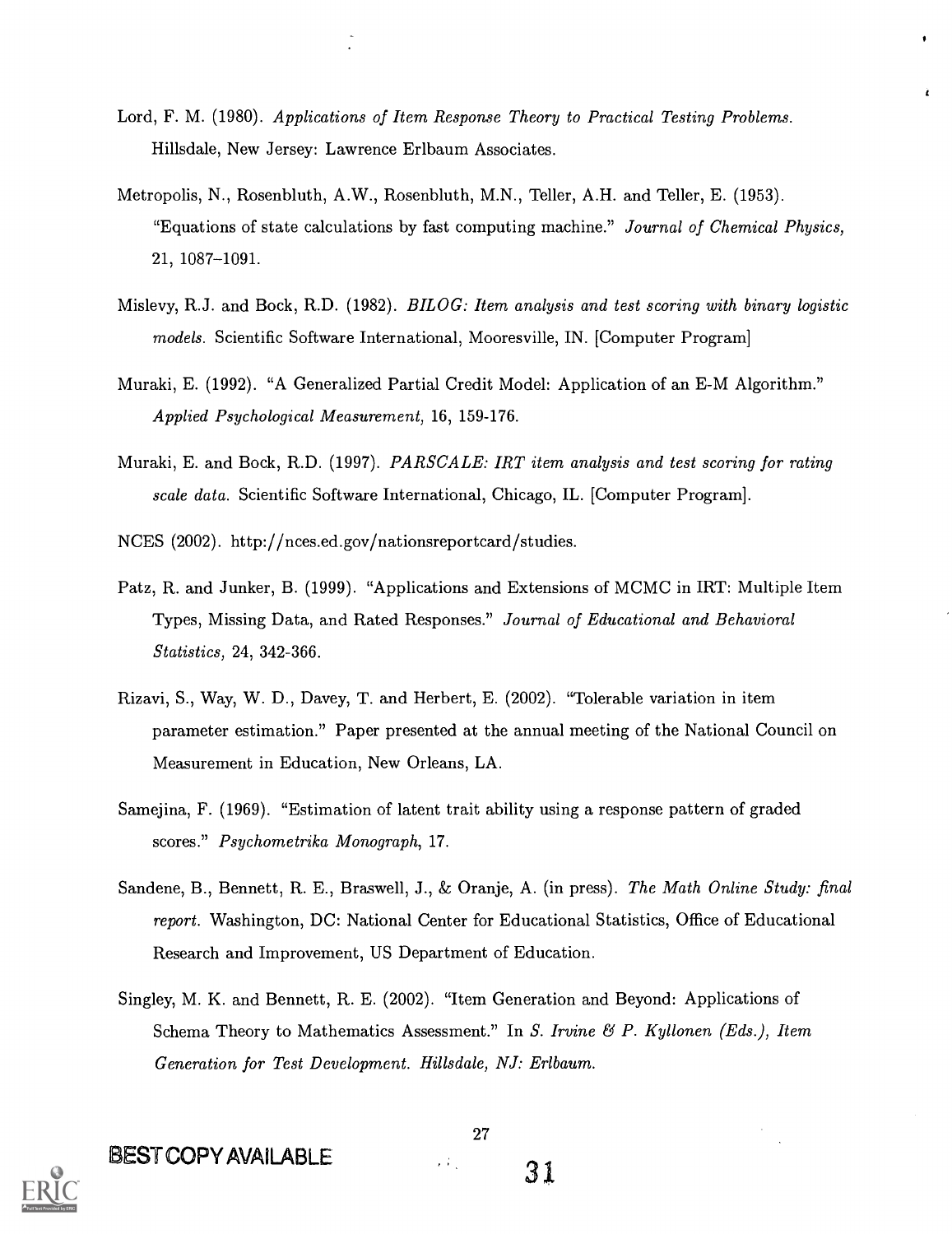- Sinharay, S., Johnson, M. S., & Williamson, D. M. (2003). An application of a Bayesian hierarchical model for item family calibration (ETS RR-03-04). Princeton, NJ: Educational Testing Service.
- Williamson, D. M., Johnson, M. S., Sinharay, S. and Bejar, I. (2002a). "Hierarchical IRT Examination of Isomorphic Equivalence of Complex Constructed Response Tasks." Paper presented at the annual meeting of the American Educational Research Association, New Orleans, LA.
- Williamson, D. M., Johnson, M. S., Sinharay, S. and Bejar, I. (2002b). "Applying Hierarchical Model Calibration to Automatically Generated Items." Paper presented at the annual meeting of the American Educational Research Association, New Orleans, LA.
- Wright, D. (2002). Scoring tests when items have been generated. In S. H. Irvine  $\&$  P. C. Kyllonen (Eds.), Item generation for test development (pp. 277-286). Hillsdale, NJ: Erlbaum.

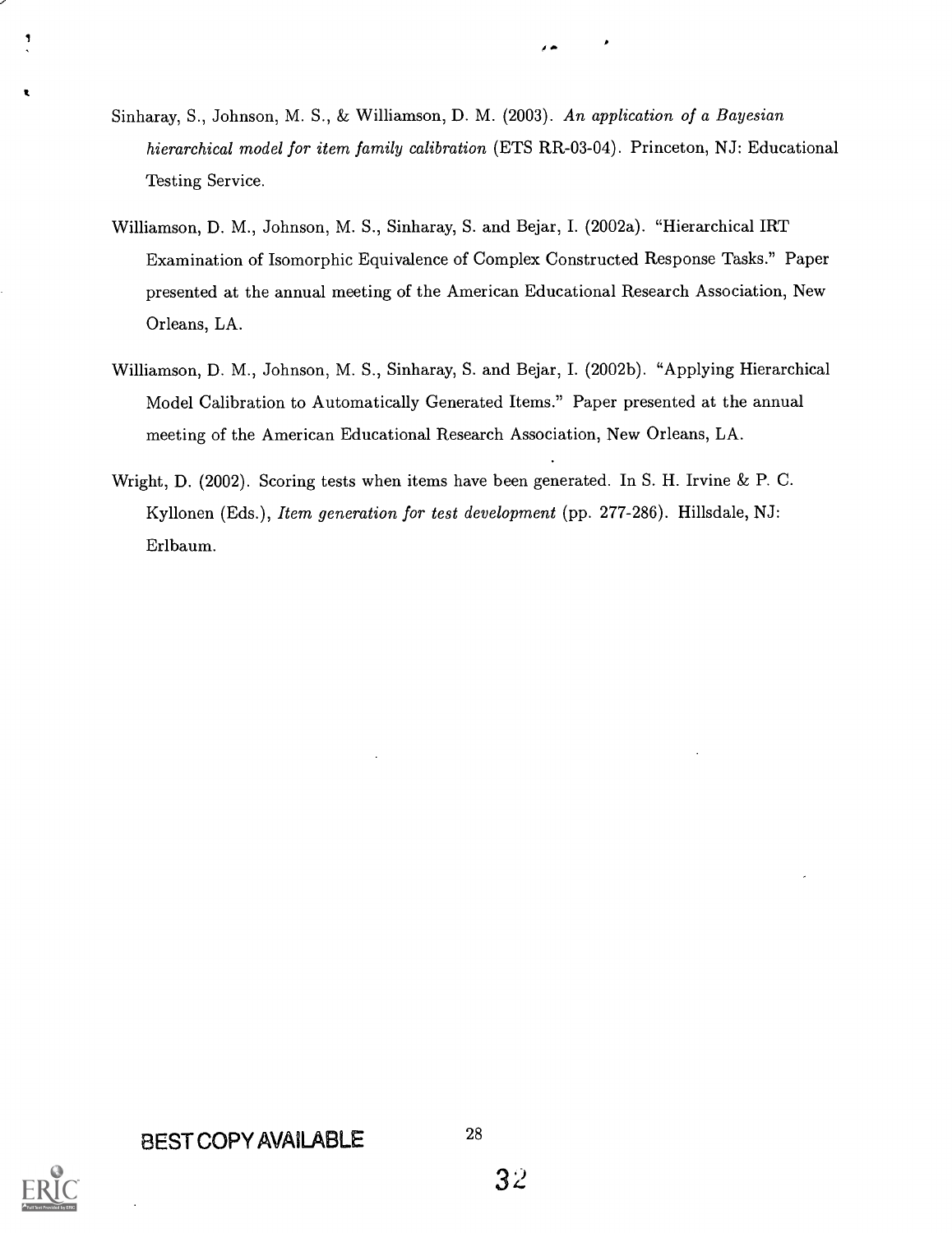

U.S. Department of Education

 $\mathcal{L}^{L}$  and  $\mathcal{L}^{L}$ 

Office of Educational Research and Improvement (OEM) National Library of Education (NLE) Educational Resources Information Center (ERIC)



TM034943

# REPRODUCTION RELEASE

(Specific Document)

### I. DOCUMENT IDENTIFICATION:

| Title: | Calibration of Automatically Generated Items Using Bayesian Hierarchical<br>Modeling |                          |
|--------|--------------------------------------------------------------------------------------|--------------------------|
|        | Author(s): Matthew S. Johnson and Sandip Sinharay                                    |                          |
|        | Corporate Source: Educational Testing Service                                        | <b>Publication Date:</b> |
|        | $\mathcal{L} = \{ \mathcal{L} \in \mathcal{L} \mid \mathcal{L} \in \mathcal{L} \}$   | Unpublished3Work         |
|        |                                                                                      |                          |

### II. REPRODUCTION RELEASE:

In order to disseminate as widely as possible timely and significant materials of interest to the educational community, documents announced in the<br>monthly abstract journal of the ERIC system, Resources in Education (RIE), electronic media, and sold through the ERIC Document Reproduction Service (EDRS). Credit is givento the source of each document, and, if reproduction release is granted, one of the following notices is affixed to the document.

If permission is granted to reproduce and disseminate the identified document, please CHECK ONE of the following three options and sign at the bottom of the page.

| The sample sticker shown below will be<br>affixed to all Lavel 1 documents                                                                                    | The sample sticker shown below will be<br>affixed to all Level 2A documents                                                                                                                                                                                                                                                                                                                                                                                                                                       | The sample sticker shown below will be<br>affixed to ell Level 2B documents                        |
|---------------------------------------------------------------------------------------------------------------------------------------------------------------|-------------------------------------------------------------------------------------------------------------------------------------------------------------------------------------------------------------------------------------------------------------------------------------------------------------------------------------------------------------------------------------------------------------------------------------------------------------------------------------------------------------------|----------------------------------------------------------------------------------------------------|
| PERMISSION TO REPRODUCE AND<br>DISSEMINATE THIS MATERIAL HAS<br><b>BEEN GRANTED BY</b>                                                                        | PERMISSION TO REPRODUCE AND<br>DISSEMINATE THIS MATERIAL IN<br>MICROFICHE, AND IN ELECTRONIC MEDIA<br>FOR ERIC COLLECTION SUBSCRIBERS ONLY.<br>HAS BEEN GRANTED BY                                                                                                                                                                                                                                                                                                                                                | PERMISSION TO REPRODUCE AND<br>DISSEMINATE THIS MATERIAL IN<br>MICROFICHE ONLY HAS BEEN GRANTED BY |
|                                                                                                                                                               |                                                                                                                                                                                                                                                                                                                                                                                                                                                                                                                   |                                                                                                    |
| TO THE EDUCATIONAL RESOURCES<br><b>INFORMATION CENTER (ERIC)</b>                                                                                              | TO THE EDUCATIONAL RESOURCES<br>INFORMATION CENTER (ERIC)<br><b>2A</b>                                                                                                                                                                                                                                                                                                                                                                                                                                            | TO THE EDUCATIONAL RESOURCES<br><b>INFORMATION CENTER (ERIC)</b><br>2B                             |
| Level 1                                                                                                                                                       | Lavel 2A                                                                                                                                                                                                                                                                                                                                                                                                                                                                                                          | Level 2B                                                                                           |
| Check here for Level 1 release, permitting reproduction<br>and dissemination in microfiche or other ERIC archival<br>media (e.g., electronic) and paper copy. | Check here for Level 2A release, permitting reproduction<br>and dissemination in microfiche and in electronic medie for<br>ERIC archival collection subscribers only                                                                                                                                                                                                                                                                                                                                              | Check here for Level 2B release, permitting reproduction<br>and dissemination in microfiche only   |
|                                                                                                                                                               | Documents will be processed as indicated provided reproduction quality permits.<br>If permission to reproduce is granted, but no box is checked, documents will be processed at Level 1.                                                                                                                                                                                                                                                                                                                          |                                                                                                    |
|                                                                                                                                                               | I hereby grant to the Educationel Resources Information Center (ERIC) nonexclusive permission to reproduce and disseminate this<br>document as indicatad above. Reproduction from the ERIC microfiche or elactronic media by persons other than ERIC employees and<br>its system contractors requires permission from the copyright holder. Exception is made for non-profit reproduction by libraries and other<br>sarvice agancias to satisfy information needs of educators in response to discrete inquiries. |                                                                                                    |
| Signature:<br>Sign<br>here, $\rightarrow$                                                                                                                     | Printed Name/Position/Title:<br>Inbere                                                                                                                                                                                                                                                                                                                                                                                                                                                                            | Sandip Sinharay/Associate Research Scientis                                                        |
| Organization/Address:<br>please                                                                                                                               | <b>Telephone</b><br>Educational Testing Service<br>Rosedale Rd., MS 12T<br>E-Mail Address<br>Princeton, NJ 08541                                                                                                                                                                                                                                                                                                                                                                                                  | $54 - 34 - 5400$<br>609-734-5079<br>Dete:<br>$\circ$<br><u>Sshinaray Detsl</u>                     |
|                                                                                                                                                               |                                                                                                                                                                                                                                                                                                                                                                                                                                                                                                                   | sshinaray bets, org<br>(Over)                                                                      |